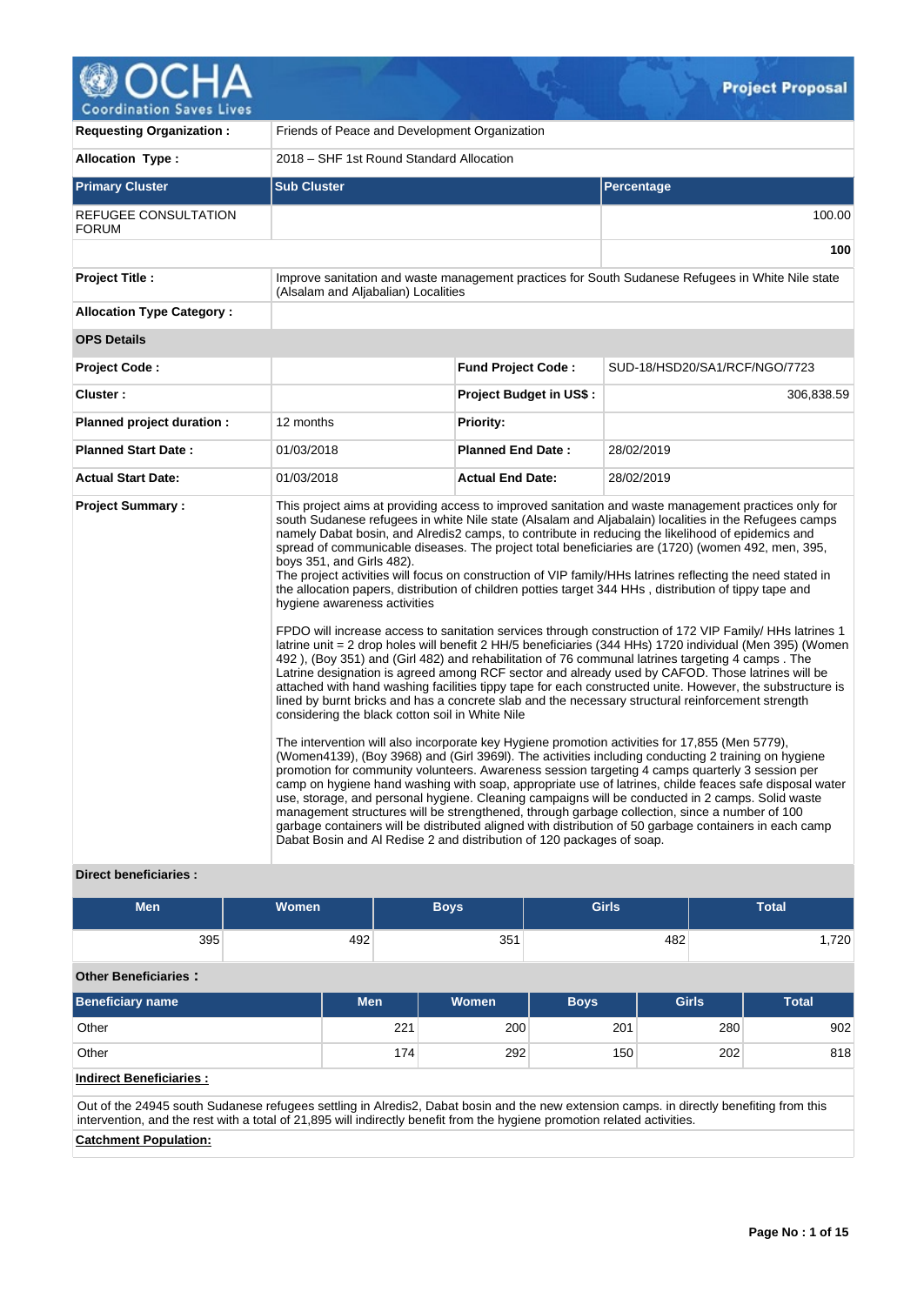As this project will target Four Umsangor, Al redise 2 , Al jamaiya and Khor Al waral camps in Alsalam and Al jabalain localities (Alredis 2, Dabat Bosin, and the new extension camps). The total catchment population according to UNHCR monthly indicators reflected that Dabat bosin camp accommodates 820 HHs which is equivalent to 3025 individuals, and Alredis 2 camp which accommodates 5,479 HHs (21,920) individuals.

### **Link with allocation strategy :**

This project is aligned with the 2018 HRP outcome two; displaced populations, refugees, returnees and host communities meet their basic needs and/or access to essential basic services while increasing their self-reliance, the project aim to address urgent needs in camps refuges in the White Nile through provision of urgent needs for sanitation and hygiene services. Moreover it will prevent AWD outbreak through WASH intervention. The intervention are closely aligned with the 2018 HRP as well as Refuges Response Plan. The Project is focus on improving the poor sanitation and hygiene services within the target camps. Also, the project following the allocation strategy guidelines of prioritization process which is was leading by Humanitarian Coordinator HC with preliminary high discussion with Advisory Board on the funding strategy for 2018

The project will provide access to improved sanitation leading to a reduced likelihood of epidemics and spread of communicable diseases. As per RCF recommendation shifting from to new stagey which is moving ahead from 1 latrine/2 people to family/HH latrines (1 latrine/5 people).The strategy is promoting and focusing on construction of VIP HHs latrine with 5 person instated of 2. Communal latrines construction stopped.

The project will provide access to improved sanitation leading to a reduced likelihood of epidemics and spread of communicable diseases. The WASH indicators in these targeted locations reflect the urgent need to meet the minimum sanitation standard of the RCF, throughout increasing the access to sanitations facilities mainly construction of the VIP HHs latrines.

The activities will include also, hygiene intervention awareness raising and behaviors change for SSR this activities including The activities including conducting 2 training on hygiene promotion for community volunteers. Awareness session targeting 4 camps quarterly 3 session per camp on hygiene hand washing with soap, appropriate use of latrines, child feaces safe disposal water use, storage, and personal hygiene. Cleaning campaigns will be conducted in 2 camps. Solid waste management structures will be strengthened

### **Sub-Grants to Implementing Partners :**

| <b>Partner Name</b>                                   | <b>Partner Type</b> | <b>Budget in US\$</b>       |
|-------------------------------------------------------|---------------------|-----------------------------|
|                                                       |                     |                             |
| Other funding secured for the same project (to date): |                     |                             |
| <b>Other Funding Source</b>                           |                     | <b>Other Funding Amount</b> |

#### **Organization focal point :**

| <b>Name</b>                                                                                                    | <b>Title</b>      | <b>Email</b>         | <b>Phone</b>   |
|----------------------------------------------------------------------------------------------------------------|-------------------|----------------------|----------------|
| Alfadil Ismaeal Alhai                                                                                          | Program Officer   | magestic83@yahoo.com | +249 918119781 |
| shahd sabir ahmed                                                                                              | program Associate | shahdsabir@gmail.com | +249916280407  |
| Elkhair hamid                                                                                                  | M & E manager     | kheir_999@yahoo.com  | +249912295493  |
| <b>BACKGROUND</b>                                                                                              |                   |                      |                |
| de la la composició de la continua de la construcción de la continua de la continua de la continua de la conti |                   |                      |                |

**1. Humanitarian context analysis**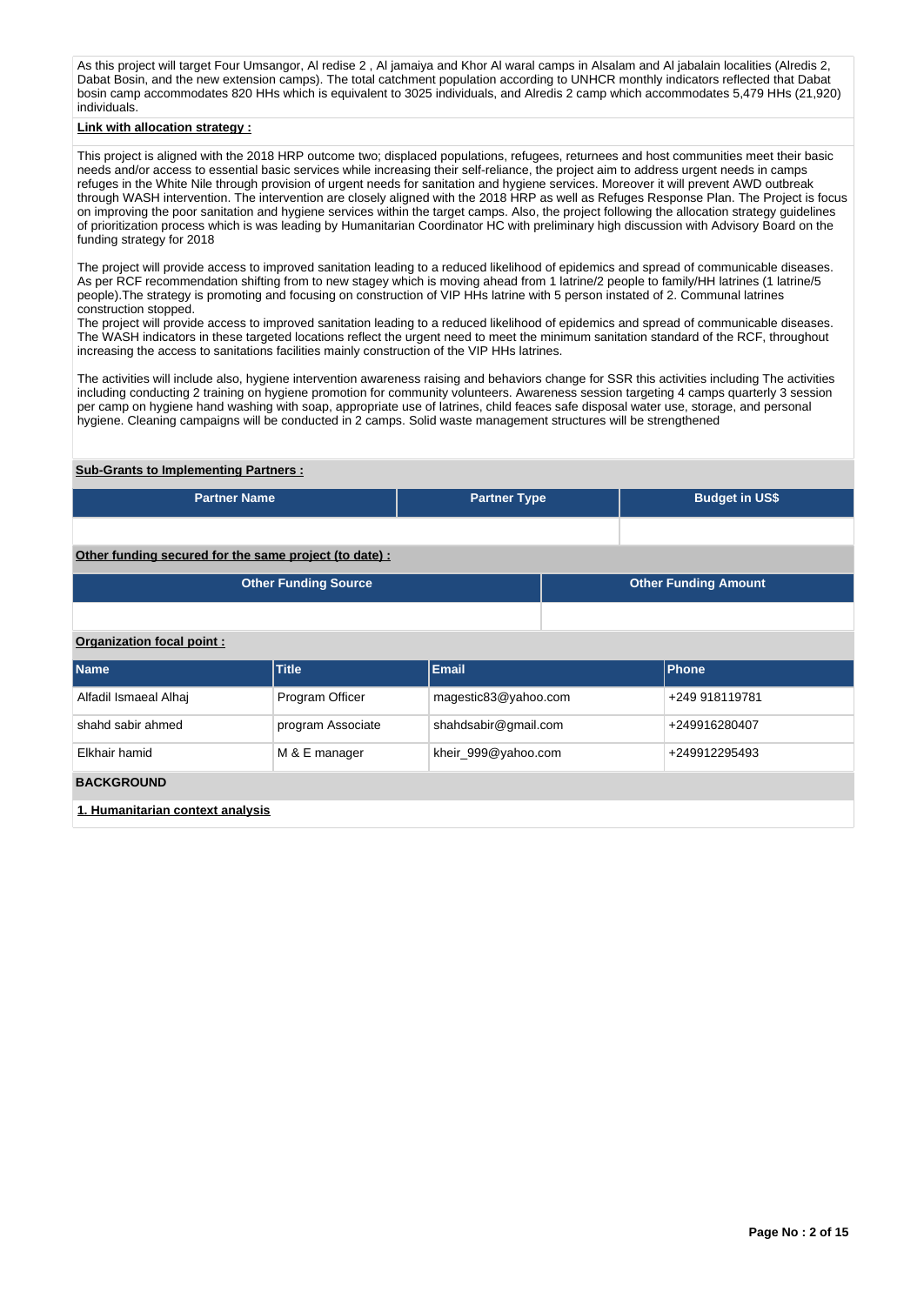The Refugee Working Group confirmed critical latrine coverage gaps across all refugee camps in White Nile state. Proper disposal of children's faces is an issue in most .out of 8 camps are critically below standard, Alredais2 and Dabat Bosin, are situated adjacent to the River White Nile, and are considered as front lines for open defecation.

In 2017, some 59,886 have arrived in White Nile state bringing it to a total of 168,797 South Sudanese arrivals in White Nile (as of 30 November 2017, UNHCR). Most have come without significant belongings, money, livestock or other assets. In the camps, most refugees face insufficient access to basic services, including food, shelter, water, sanitation, health and education. In addition, the basic services in host communities are not capable of accommodating the large influx of new arrivals. (JAM by COR, UNHCR, WFP, and other partners in White Nile Sudan August 2017). The JAM has also referred to the key issues the south Sudanese face including (water delivery interruptions and inadequacy, water management at household level, jerry cans are not adequate to collect the daily water requirements, open defecations, Waste management, and other general concern on personal and environmental sanitation.

Number of latrines constructed till 2017 is 4,713, out of which 3,000 latrines are functioning, 413 are in need of rehabilitation. Since approvals have been granted for the expansion of refugee camps in White Nile state to ease congestion, camp expansions were scheduled to begin in July, thus the development of new refugee camp in White Nile is underway. Aljame'ya refugee camp will house 5,860 households, Elredis 2 will house 1500 households, Alkashafa will accommodate 1000, Jourie is also 1000, and Umsangour which is planned to house 3000 households, and the gap on latrines construction is 5160, 1424, 1000, 1000, and 2700 respectively according to UNHCR data overview.

According to UNHCR monthly Indicators Data the water in all camps is supplied by the river, Moreover camps still not meeting the SPHERE standard of 15 l/p/d whereas there is three camps below 10 liters (Al Redis2, Umsangir and Dabat Bosin). Water is regularly collected from the river, treated and pumped to distribution points which are fixed in the appropriate location, and easily accessed by the community. Although hygiene promotion varies across the camps, all locations have family shared latrines close to their shelters. However, the presence of open defecation in the surroundings of the camps is an indication of an inadequate number of latrines constructed. Additionally, the assumption is also that despite the designs might not be culturally suited to the experience or lack of knowledge on the utilization. The hygiene condition is much deteriorated. The knowledge of the communities is insufficient in relation to hygiene practices associated with unhealthy attitude and practices. People in the project areas have inappropriate hygiene practices as they not fully using latrines. The latrines not clean uncovered pit causing breeding of flies. Total of 4600 latrines are in need of rehabilitation in the 8 target camps Total of 4600 latrines are in need of rehabilitation in the 8 target camps. The rehabilitation including dislodging for 3000 latrines Also the communal / family shared latrines status in the 8 camps are very critical a total of 141,154 individual are using total of 3,047 functional HHs latrines. The average of latrine per person across the 8 camps is 65/p/latrines

### **2. Needs assessment**

There is a sum of 166,899 south Sudanese refugees residing in white Nile state, 145,960 in Alsalam, and 18,439 in Aljabalian localities, 139,632 are the biometrically registered. (UNHCR Dec 2017). Number of latrines constructed till 2017 is 4,713, out of which 3,000 latrines are functioning, 413 are in need of rehabilitation. Since approvals have been granted for the expansion of refugee camps in White Nile state to ease congestion, camp expansions were scheduled to begin in July. Aljame'ya refugee camp will house 5,860 households, Elredis 2 will house 1500 households, Alkashafa will accommodate 1000, Jourie is also 1000, and Umsangour which is planned to house 3000 households, and the gap on latrines construction is 5160, 1424, 1000, 1000, and 2700 respectively according to UNHCR data overview According to the RCF meeting white Nile WASH partner latrines needs are stated clearly number of the people is exceeding the capacity of the WASH services in particularly sanitations. Total of 4600 latrines are in need of rehabilitation in the 8 target camps. The rehabilitation including dislodging for 3000 latrines ( Alalgaya500, Dabat Bosin 60, Umsangor 320, Jouri 300, Al Kashaf 400, Al Radise 1 300, Al Radise 2 600 and Khor- Elwaral 520 ). The decommissioning are for 800 latrines in the 8 camps latrines ( Alalgaya130, Dabat Bosin 36, Umsangor 122, Jouri 93, Al Kashaf 112, Al Radise 1 90, Al Radise 2 117 and Khor-El waral 100 ).

Also the communal / family shared latrines status in the 8 camps are very critical a total of 141,154 individual are using total of 3,047 functional HHs latrines.. Number of functional latrines per camps as following ( Al algaya 278 Dabat Bosin 24, Umsangor277, Jouri 288, Al Kashaf 356, Al Radise 397, Al Radise 2 787 and Khor-El waral 640 ). The household latrines gap the current situation person/ latrines identified and prioritized the intervention according to the following Alalgaya55, Dabat Bosin 126, Umsangor 61, Jouri 33, Al Kashaf 37, Al Radise 1 29, Al Radise 2 29 and Khor- Elwaral 76) with all this situation only 236 latrines are under construction. This situation makes open defecation practice are very common even communities do not see open defecation as a major health problem. According to UNHCR monthly Indicators Data the water in all camps is supplied by the river, Moreover camps still not meeting the SPHERE standard of 15 l/p/d whereas there is three camps below 10 liters (Al Redis2, Umsangir and Dabat Bosin). Although hygiene promotion varies across the camps, all locations have family shared latrines close to their shelters. However, the presence of open defecation in the surroundings of the camps is an indication of an inadequate number of latrines constructed. Additionally, the assumption is also that despite the designs might not be culturally suited to the experience or lack of knowledge on the utilization.

The hygiene condition is much deteriorated. The knowledge of the communities is insufficient in relation to hygiene practices associated with unhealthy attitude and practices. People in the project areas have inappropriate hygiene practices as they not fully using latrines. The latrines not clean uncovered pit causing breeding of flies

### **3. Description Of Beneficiaries**

The project will address sanitations and hygiene urgent needs for South Sudanese Refuges in Al Samalm and Al Jableen localities White Nile State. The project will target Dabat Bosin, Umsangor, Al redise 2, Khor Elwaral and the new extension. The project direct beneficiaries is (1720) (women 492, men, 395, boys 351, and Girls 482) persons who benefited from construction and rehabilitation of the VIP HHs latrines and communal latrines. Indirect beneficiary's persons who their awareness, knowledge, information and practice changed through profession of hygiene awareness and education session and community mobilizing events. A total of 17,855 (men 5779), (women 4139), (Girl3969) and (Boy 3968). For beneficiaries selection 50% will be selected from the old camps for the latrines construction and rehabilitation. Al redise 2 camps will be prioritized for latrines rehabilitation based on RCF recommendation it has in total 717 latrines needs rehabilitation decommission, dislodging and rehabilitation door, sitting, roof etc…

#### **4. Grant Request Justification**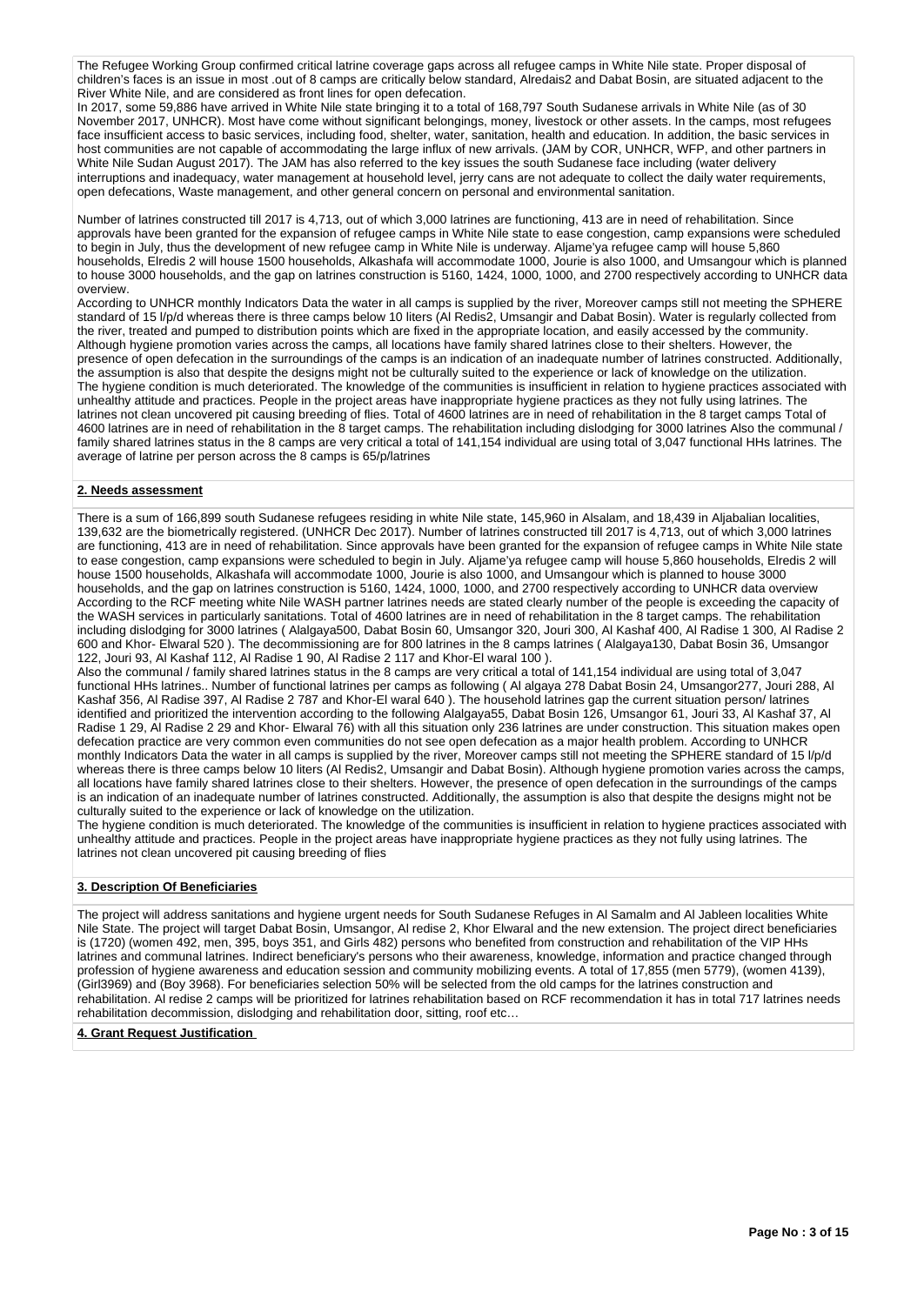The project is highlighting the 2018 allocation strategy paper and Humanitarian Response Plan HRP to contribute to outcome two of the HRP " displaced population , refugees, returnees and host communities meet their basic needs and /or access to essential basic services while increase their resilience . The project aim to address the urgent needs of sanitations in the refugees camps that has seen higher number of South Sudanese Refugees arrivals .In 2017 some 59,886 have arrival in White Nile state bringing a total of 168,797 South Sudanese refugees as of November 2017 (According to UNHCR). Refugee working group confirmed critical latrine coverage gaps across all refugees' camps. Also, indicate that proper disposal of children faeces is an issue in most camps.

The action will is linking the allocation strategy with the Humanitarian Response Plan HRP addressing the most urgent needs in Sudan the priority of this fund requested is closely aligned with 2018 HRP outcome two as well as Refugees Response Plan (RRP) which is improving the poor sanitations within the target camps through construction of the VIP HHs latrines. According to the RCF new strategy shifting from construction of the communal latrines' to construction of VIP HHs latrines, which will increase women privacy and protection from abuse and harassment

The project is addressing 1st envelope and will contribute to fill the gaps in WASH services to (1720) (women 492, men, 395, boys 351, and Girls 482)Through the provision of access to adequate sanitation services by construction of (172) VIP HHs latrines and rehabilitation of (76) one. The intervention will focuses on provision of Ventilated Improved Latrines VIP HHs latrines is in line with RCF and TAG standard consist of 1 Unite= 2 drop whole used by 2 families. In line with the allocation strategy paper the construction of the latrines will use locally available material for superstructure. Besides using burnt red bricks and concrete slab and necessary structural to cut on the cost rehabilitation of the latrines will target communal latrines.

The intervention put on consider hygiene promotion /awareness sessions and adopting community mobilization throughout campaigns to delivery of essential sanitation and hygiene awareness massages , education and promoting the good practice. A total of 17,855 (men 5779), (women 4139), (Girl3969) and (Boy 3968). Will be reached through awareness raising session, hygiene promotion training for 40 person. The training will discuss main topics Hygiene Promotion, Risk Practices, Motivating Behavior Change, hand washing in the critical time, , cleaning campaign focusing on AWD prevention and the key messages will be on proper disposal of children feaces, proper hand washing with soap at critical moments such as before preparing food/cooking, before and after eating, after using the latrine/ after cleaning someone else's feces, , Distribution of soap and Distribution of 50 garbage containers

### **5. Complementarity**

The project is planned and designed in line with real needs on the ground, where FPDO is currently implementing different projects, across refugee's camps. Partner intervention will focus on construction of the VIP HHs latrines' and complete each other's role in filling the gap. This will be throughout very strong coordination mechanism and also through RCF forum

FPDO conducted many activities in the 8 refugees' camps in collaboration with UNHCR and now conducting 3 livelihood project funded by ADDRA and Plan. FPDO has been selected sub-guarantee to implement hygiene activities in the refugees camps which is plan taking the lead in implementing soft component, FPDO will target the camps that not covered by SHF direct fund in terms of latrine construction to address the urgent needs raised by RFC WASH partner recently

### **LOGICAL FRAMEWORK**

### **Overall project objective**

To Increase, improve access to adequate sanitation cervices through construction of Ventilated Improved Latrines VIP for (1720) (women 492, men, 395, boys 351, and Girls 482) in Alsalam and Al Jabaleen localities White Nile State. and improve the awareness of 17,855 (50% women and girls) on public health risks and positives hygiene practices

| <b>REFUGEE CONSULTATION FORUM</b>                                                        |                                                                                                                                                         |                                 |  |  |  |  |  |  |  |  |
|------------------------------------------------------------------------------------------|---------------------------------------------------------------------------------------------------------------------------------------------------------|---------------------------------|--|--|--|--|--|--|--|--|
| <b>Cluster objectives</b>                                                                | Strategic Response Plan (SRP) objectives                                                                                                                | <b>Percentage of activities</b> |  |  |  |  |  |  |  |  |
| Address the lifesaving assistance and<br>protection needs of South Sudanese<br>refugees. | Outcome 1: LIFESAVING: Populations<br>affected by natural or manmade disasters<br>receive timely assistance during and in the<br>aftermath of the shock | 100                             |  |  |  |  |  |  |  |  |

**Contribution to Cluster/Sector Objectives :** the project will contribute to provide sanitation and hygiene services for South Sudanese Refugees in camps of White Nile State Al Salam and Al Jabaleen Locality namely Dabat bosin and AlRedis2. The action also contributes to WASH sector objective which will contributing to improvement in well-being of target beneficiaries.

### **Outcome 1**

The access to adequate sanitation facilities in the project targeted areas have been increased to beneficiaries in Dabat bosin, and AlRedis2 camps

# **Output 1.1**

**Description**

1720Individual (344 HHs) Beneficiaries with improved access to adequate Sanitation sevices

### **Assumptions & Risks**

Assumptions

Inaccessibility, Seasonality, lack of space, community cooperation and participation.

Sociology-political situation remains stable and safe in Sudan, and especially in Central Darfur.

Security situation including access

conditions remain favorable for project implementation.

The government (HAC and line ministries) quickly and smoothly approves the technical agreements and MoUs for the project.

Risks increase of inputs prices and volatile exchange rates.

**Indicators**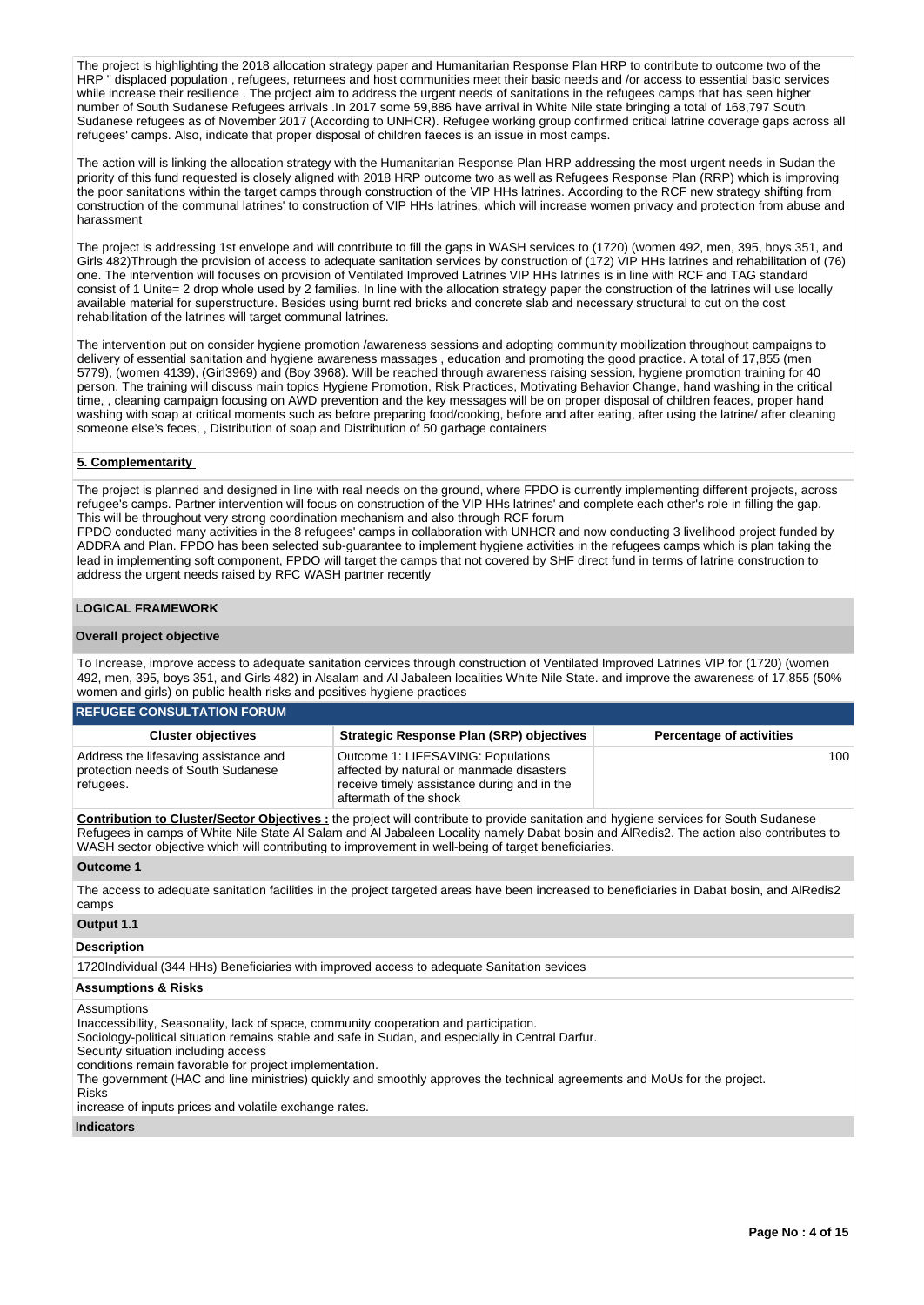|                                                                                                                                                                          |                                                                                                                                                                                                                                                                                                                                                                                                                                                                                                  |                                                                                                                                        |            | <b>End cycle beneficiaries</b> |                   |  | End<br>cycle  |  |  |  |
|--------------------------------------------------------------------------------------------------------------------------------------------------------------------------|--------------------------------------------------------------------------------------------------------------------------------------------------------------------------------------------------------------------------------------------------------------------------------------------------------------------------------------------------------------------------------------------------------------------------------------------------------------------------------------------------|----------------------------------------------------------------------------------------------------------------------------------------|------------|--------------------------------|-------------------|--|---------------|--|--|--|
| Code                                                                                                                                                                     | <b>Cluster</b>                                                                                                                                                                                                                                                                                                                                                                                                                                                                                   | <b>Indicator</b>                                                                                                                       | <b>Men</b> | Women                          | <b>Boys</b> Girls |  | <b>Target</b> |  |  |  |
| Indicator 1.1.1                                                                                                                                                          | <b>REFUGEE</b><br><b>CONSULTATION FORUM</b>                                                                                                                                                                                                                                                                                                                                                                                                                                                      | # of refugee households per latrine. (HRP 2018)                                                                                        |            |                                |                   |  | 2             |  |  |  |
|                                                                                                                                                                          | <b>Means of Verification: Reports, Field Visits</b>                                                                                                                                                                                                                                                                                                                                                                                                                                              |                                                                                                                                        |            |                                |                   |  |               |  |  |  |
| Indicator 1.1.2                                                                                                                                                          | <b>REFUGEE</b><br><b>CONSULTATION FORUM</b>                                                                                                                                                                                                                                                                                                                                                                                                                                                      | Number of latrines constructed/rehabilitated                                                                                           |            |                                |                   |  | 248           |  |  |  |
| <b>Means of Verification: Reports</b><br>M&E Field visits<br>Quarter report                                                                                              |                                                                                                                                                                                                                                                                                                                                                                                                                                                                                                  |                                                                                                                                        |            |                                |                   |  |               |  |  |  |
| <b>Activities</b>                                                                                                                                                        |                                                                                                                                                                                                                                                                                                                                                                                                                                                                                                  |                                                                                                                                        |            |                                |                   |  |               |  |  |  |
| Activity 1.1.1                                                                                                                                                           |                                                                                                                                                                                                                                                                                                                                                                                                                                                                                                  |                                                                                                                                        |            |                                |                   |  |               |  |  |  |
|                                                                                                                                                                          |                                                                                                                                                                                                                                                                                                                                                                                                                                                                                                  | Standard Activity: Provision of sanitation facilities and hygiene services                                                             |            |                                |                   |  |               |  |  |  |
| - Construction of 172 VIP HHS latrines'<br>- Rehabilitation of 76 communal Latrines<br>- Provision of 344 tippy taps.<br>- Procure and distribution of 344 child potties |                                                                                                                                                                                                                                                                                                                                                                                                                                                                                                  |                                                                                                                                        |            |                                |                   |  |               |  |  |  |
| <b>Outcome 2</b>                                                                                                                                                         |                                                                                                                                                                                                                                                                                                                                                                                                                                                                                                  |                                                                                                                                        |            |                                |                   |  |               |  |  |  |
|                                                                                                                                                                          |                                                                                                                                                                                                                                                                                                                                                                                                                                                                                                  | 17,855 (50% women and girls) have improved awareness on public health risks and positives hygiene practices adopted                    |            |                                |                   |  |               |  |  |  |
| Output 2.1                                                                                                                                                               |                                                                                                                                                                                                                                                                                                                                                                                                                                                                                                  |                                                                                                                                        |            |                                |                   |  |               |  |  |  |
| <b>Description</b>                                                                                                                                                       |                                                                                                                                                                                                                                                                                                                                                                                                                                                                                                  |                                                                                                                                        |            |                                |                   |  |               |  |  |  |
| practices adopted                                                                                                                                                        |                                                                                                                                                                                                                                                                                                                                                                                                                                                                                                  | 17,855 (men 5779), (women 4139), (Girl3969) and (Boy 3968). have improved awareness on public health risks and positives hygiene       |            |                                |                   |  |               |  |  |  |
| <b>Assumptions &amp; Risks</b>                                                                                                                                           |                                                                                                                                                                                                                                                                                                                                                                                                                                                                                                  |                                                                                                                                        |            |                                |                   |  |               |  |  |  |
|                                                                                                                                                                          | Inaccessibility, Seasonality, Community commitment and participation,<br>accessibility, Seasonality, lack of space, community cooperation and participation.<br>Sociology-political situation remains stable and safe in Sudan, and especially in Central Darfur.<br>Security situation including access<br>conditions remain favorable for project implementation.<br>The government (HAC and line ministries) quickly and smoothly approves the technical agreements and MoUs for the project. |                                                                                                                                        |            |                                |                   |  |               |  |  |  |
| <b>Risks</b>                                                                                                                                                             |                                                                                                                                                                                                                                                                                                                                                                                                                                                                                                  | Limited/lack of access to project implementation sites due to unfavorable climate conditions or instability of the security situation. |            |                                |                   |  |               |  |  |  |
| <b>Indicators</b>                                                                                                                                                        |                                                                                                                                                                                                                                                                                                                                                                                                                                                                                                  |                                                                                                                                        |            |                                |                   |  |               |  |  |  |
|                                                                                                                                                                          |                                                                                                                                                                                                                                                                                                                                                                                                                                                                                                  |                                                                                                                                        |            | End ovelo bonoficiarios        |                   |  | End           |  |  |  |

|                                        |                                                                         |                                                                            | End cycle beneficiaries |              |                   |  | End<br>cycle  |
|----------------------------------------|-------------------------------------------------------------------------|----------------------------------------------------------------------------|-------------------------|--------------|-------------------|--|---------------|
| Code                                   | <b>Cluster</b>                                                          | <b>Indicator</b>                                                           | <b>Men</b>              | <b>Women</b> | <b>Boys</b> Girls |  | <b>Target</b> |
| Indicator 2.1.1                        | <b>REFUGEE</b><br><b>CONSULTATION FORUM</b>                             | Number of refugees trained on hygiene promotion                            |                         |              |                   |  | 40            |
|                                        | <b>Means of Verification:</b> Pictures, reports, and participation list |                                                                            |                         |              |                   |  |               |
| Indicator 2.1.2                        | <b>REFUGEE</b><br><b>CONSULTATION FORUM</b>                             | # of refugee households who have increased<br>hygiene awareness (HRP 2018) |                         |              |                   |  | 17,800        |
| Reports<br><b>M&amp;E</b> Field visits | <b>Means of Verification: Photos</b>                                    |                                                                            |                         |              |                   |  |               |
| Indicator 2.1.3                        | <b>REFUGEE</b><br><b>CONSULTATION FORUM</b>                             | Number of cleaning campaigns conducted                                     |                         |              |                   |  | 4             |
|                                        | <b>Means of Verification:</b> pictures, reports                         |                                                                            |                         |              |                   |  |               |
| Indicator 2.1.4                        | <b>REFUGEE</b><br><b>CONSULTATION FORUM</b>                             | Number of WASH committees established                                      |                         |              |                   |  |               |
|                                        | <b>Means of Verification:</b> Pictures, registration document           |                                                                            |                         |              |                   |  |               |
| Indicator 2.1.5                        | <b>REFUGEE</b><br><b>CONSULTATION FORUM</b>                             | Number of hygiene promoters received monthly<br>incentives                 |                         |              |                   |  | 40            |
|                                        | Means of Verification: reports, copy of the promoter's signature        |                                                                            |                         |              |                   |  |               |
| Indicator 2.1.6                        | <b>REFUGEE</b><br><b>CONSULTATION FORUM</b>                             | Number of garbage containers distributed                                   |                         |              |                   |  | 100           |
|                                        | <b>Means of Verification:</b> pictures, reports                         |                                                                            |                         |              |                   |  |               |
| <b>Activities</b>                      |                                                                         |                                                                            |                         |              |                   |  |               |
| Activity 2.1.1                         |                                                                         |                                                                            |                         |              |                   |  |               |

**Standard Activity : Improve access to hygiene services**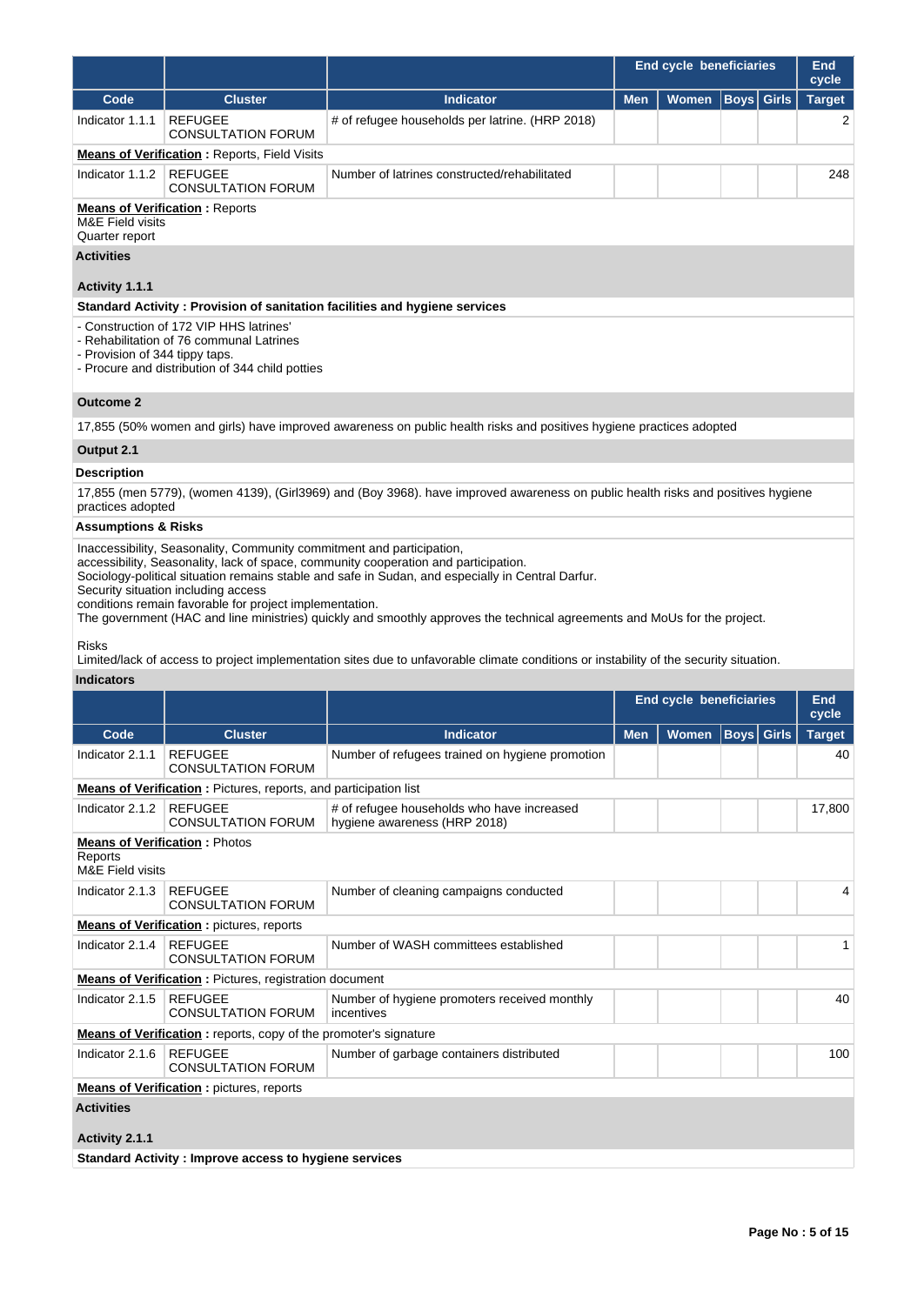#### Conduct 2 hygiene promotion training for 40 person

The training will be target 40 participants the training will take (10 days, 2 patch 20 participants each patch). The training will discuss main topics What is Hygiene Promotion, Risk Practices, Motivating Behavior Change, hand washing in the critical time, how to keep water clean for daily domestics use. Beside, solid waste management and vector control.40% of the training participants will be female. the activities will be conducted with close coordination with UHHCR, Plan and ADRA . The profile of all the trainees will be well documented and shared with UNHCR

### **Activity 2.1.2**

#### **Standard Activity : Provision of sanitation facilities and hygiene services**

Conduct 12 awareness raising sessions 3 sessions per camp x 4 camps

Event will be quarterly 3 time per 4 months. This event will be organize by the 10 trained volunteers who will be responsible from mobilizing the community and complete the preparation necessary for the arrangement in close coordination with WASH committees and other community leaders. The activity will include water safety at household level to avoid the contamination of water during collection, transportation and storage. Also, will focus on promoting the use of clean container with a lid and a narrow neck to collect, transport and store water to prevent contamination of the water with hands. Also will be on proper disposal of children feaces, proper hand washing with soap at critical moments such as before preparing food/cooking, before and after eating, after using the latrine/ after cleaning someone else's feces, cleaning babies and feeding elderly people, after changing female sanitary pads

### **Activity 2.1.3**

#### **Standard Activity : Improve access to hygiene services**

#### Conduct 4 cleaning campaign

Specific Objectives of the cleaning campaigns is to Raise awareness of the general public for SSR . and promote of best practices of waste management. Mobilize the community to participate on voluntary basis to clean areas that are with waste disposal and achieve. Prevent future waste disposal and maintain trash free territory The overall methodology's to map out the critical garbage locations and implement the cleaning campaign based on the findings. The main idea is to encourage SSR to identify polluted areas around (work, home, school, etc.) The Clean-up campaign will target the mapped locations and will provide information and waste collection's points. The cleanup campaign will be implemented in 1 day by mobilizing minimum 450 volunteers per each target location/ camps. The activity will be aligned with Distribution of 100 garbage containers This activity is linked with activity are in linked with particular Prevent future waste disposal and maintain trash free territory, By distribution of those containers. The distribution will include (schools, clinic, nutrition centers and public areas). Items distributed including pin, tri-cycle carrier, hooks, cleaner, plastic waste collectors. Also, Procure and Distribution of 120 packages of soap (120\*12 soaps. The activity will be in line with the community mobilization events take place in the 4 target camps. Plan and CAFOD is distributing soap in the 8 target camps 4 each. he distribution will be in close coordination with other partners CAFOAD, Plan , UNHCR and ADRA in terms of the targeted HHs and location. FPDO will follow WASH coordination forum recommendation. Some people with specific needs (e.g. incontinence or severe diarrhea) may require increased quantities of soap. Persons with disabilities. Procurement and distribution of latrines' cleaning tools This include plastic brush, liquid soap, the activity will be on daily basis HHs and family member should assign someone in rotation to clean the latrine using the provided materials. The material will be provided one time. Community trained volunteers will inject the idea of the paying the cost of this martials by collecting 2 SDG from both families using the latrines in order to sustain the idea

#### **Activity 2.1.4**

**Standard Activity : Provision of sanitation facilities and hygiene services**

Establishment of WASH committees

### **Activity 2.1.5**

#### **Standard Activity : Provision of sanitation facilities and hygiene services**

House to House visit (Door to Door acidities )

The 40 trainees will core of the implementing the project soft component and will sustain the activities after project termination.10 volunteers will be Each of the 4 targeted camp conducting house to house visits (2 days per week = 8 visits for each volunteers) = 96 visits per 12 months x 40 persons = 3840. The main topic will be disuse during the visit is on proper disposal of children feaces, proper hand washing with soap at critical moments such as before preparing food/cooking, before and after eating, after using the latrine/ after cleaning someone else's feces, cleaning babies and feeding elderly people, after changing female sanitary pads, water chain-that is water collection, transport, storage, and consumption to block contamination pathways, point of use water treatment (safe water chain). and solid waste management, and vector control. Also it will much hammering on promotion of Hand washing in the household target the caregivers to ensure hand washing with soap at critical times and correctly to effectively remove pathogens from hands before eating or feeding a child, before preparing food or cooking and after cleaning a child's bottom.

#### **Activity 2.1.6**

#### **Standard Activity : Provision of sanitation facilities and hygiene services**

distribution of 100 garbage containers in Alsalam and Aljabalain localities.

to prevent future waste disposal and maintain trash free territory, The distribution will include (schools, clinic, nutrition centers and public areas). Items distributed tri-cycle carier , garbge container, hooks

# **Additional Targets :**

### **M & R**

### **Monitoring & Reporting plan**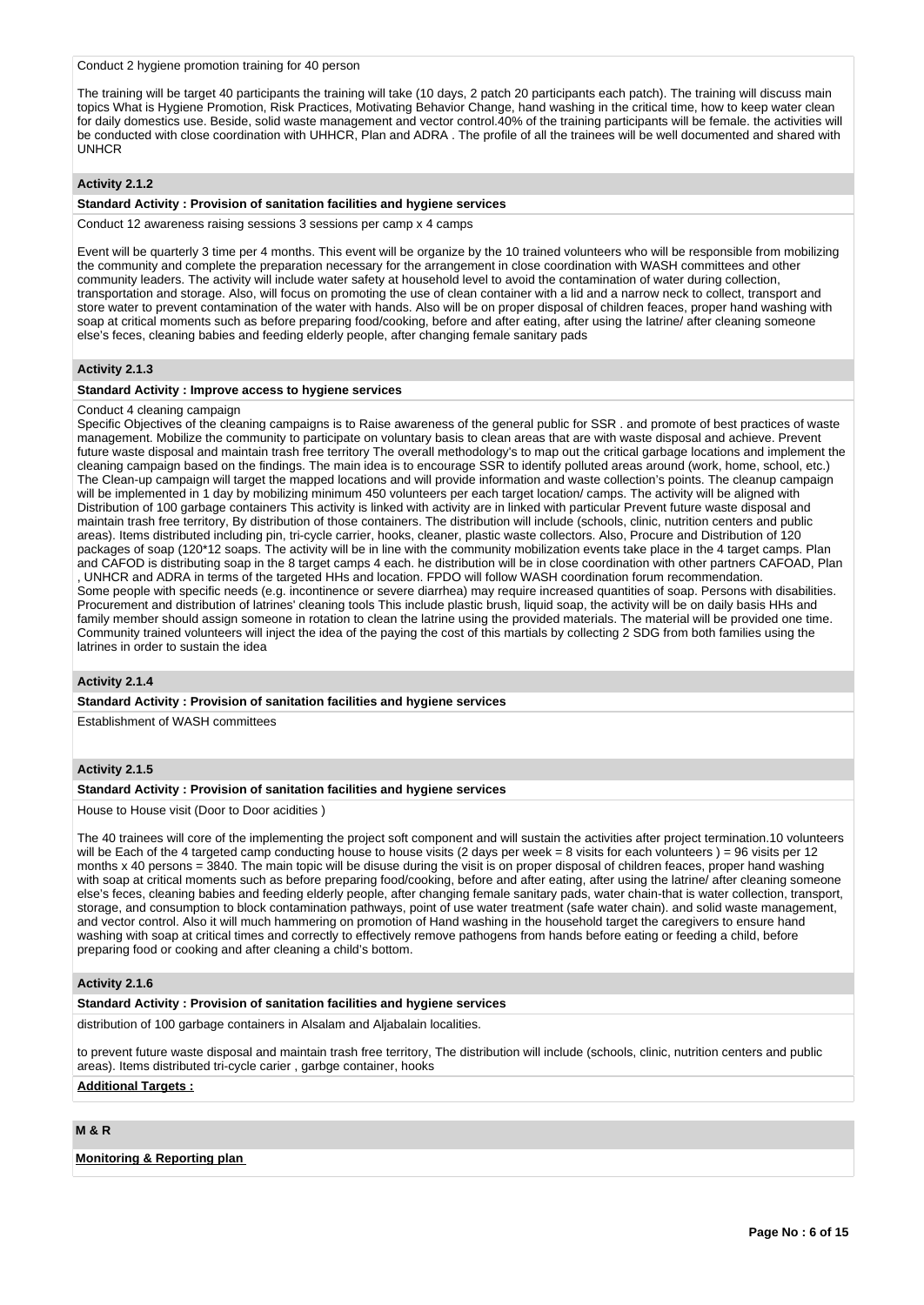FPDO will ensure sustainability and community ownership through involving local government authorities and line ministries in all project phases. The response will be informed by conducting participatory assessment with refugees and host communities using an age, gender, and diversity approach. Planning will be based on verified data and conciliation with affected population. FPDO will deploy M&E Officer at White Nile I to cover the project sites to ensure day to day monitoring of project implementation and coordinate with program management in Khartoum, to ensure deliver with quality and accountability and to measure the outcomes and impact of the deliverables, In line with FPDO M& E System, each project component is being supported by activity based indicators so as to measure the progress against each result component intended to achieve. FPDO M& E Formats used by FPDO program section to assess the progress of the project on monthly basis, and the project team focused on routine activity monitoring to ensure smooth and quality implementation of the project. The information obtained compiled by the project coordinator at the field level to feed in the monthly report to FPDO HQ in Khartoum. FPDO staffs on the ground have the experience on measuring indicators and monitoring procedures, The results obtained through monitoring be presented and discussed with

Stakeholders in the field, which includes beneficiaries, and relevant UN, INGOs and NOs in a transparent manner.

Monitoring will be in close coordination with UNHCR and related steak holder and WASH sector leads, focal point at state and federal level, The information obtained will be compiled by the project coordinators at field office to feed into the monthly report to FPDO HQ in Khartoum and to CHF bi-annual and annual reports for the project. The internal monitoring will take place on monthly basis throughout the project cycle and recommendation will be implemented in project adjustment. As well to reflect the progress and the humanitarian update in WASH sector meetings and RCF monthly sector/cluster meetings. Reports will be submitted to sector lead, (OCHA) and UNHCR

#### **Workplan**

| Activitydescription                                                                                                                                                                                                                                                                                                                                                                                                                                                                                                                                                                                                                                                                                                                                                                                                                                                                                                                                                            | Year | 2 | 3  |   | 5                       | 6.           | 8 | 9 |          |  |
|--------------------------------------------------------------------------------------------------------------------------------------------------------------------------------------------------------------------------------------------------------------------------------------------------------------------------------------------------------------------------------------------------------------------------------------------------------------------------------------------------------------------------------------------------------------------------------------------------------------------------------------------------------------------------------------------------------------------------------------------------------------------------------------------------------------------------------------------------------------------------------------------------------------------------------------------------------------------------------|------|---|----|---|-------------------------|--------------|---|---|----------|--|
| Activity 1.1.1: - Construction of 172 VIP HHS latrines'<br>- Rehabilitation of 76 communal Latrines                                                                                                                                                                                                                                                                                                                                                                                                                                                                                                                                                                                                                                                                                                                                                                                                                                                                            |      |   | X. | X | <sup>X</sup>            | $\mathsf{X}$ |   |   |          |  |
| - Provision of 344 tippy taps.<br>- Procure and distribution of 344 child potties                                                                                                                                                                                                                                                                                                                                                                                                                                                                                                                                                                                                                                                                                                                                                                                                                                                                                              | 2019 |   |    |   |                         |              |   |   |          |  |
| Activity 2.1.1: Conduct 2 hygiene promotion training for 40 person                                                                                                                                                                                                                                                                                                                                                                                                                                                                                                                                                                                                                                                                                                                                                                                                                                                                                                             | 2018 |   |    |   | X                       | $\times$     |   |   |          |  |
| The training will be target 40 participants the training will take (10 days, 2 patch 20<br>participants each patch). The training will discuss main topics What is Hygiene<br>Promotion, Risk Practices, Motivating Behavior Change, hand washing in the<br>critical time, how to keep water clean for daily domestics use. Beside, solid waste<br>management and vector control.40% of the training participants will be female. the<br>activities will be conducted with close coordination with UHHCR, Plan and ADRA.<br>The profile of all the trainees will be well documented and shared with UNHCR                                                                                                                                                                                                                                                                                                                                                                      | 2019 |   |    |   |                         |              |   |   |          |  |
| Activity 2.1.2: Conduct 12 awareness raising sessions 3 sessions per camp x 4<br>camps                                                                                                                                                                                                                                                                                                                                                                                                                                                                                                                                                                                                                                                                                                                                                                                                                                                                                         | 2018 |   |    | X | $\overline{\mathsf{x}}$ |              |   | X | $\times$ |  |
| Event will be quarterly 3 time per 4 months. This event will be organize by the 10<br>trained volunteers who will be responsible from mobilizing the community and<br>complete the preparation necessary for the arrangement in close coordination with<br>WASH committees and other community leaders. The activity will include water<br>safety at household level to avoid the contamination of water during collection,<br>transportation and storage. Also, will focus on promoting the use of clean container<br>with a lid and a narrow neck to collect, transport and store water to prevent<br>contamination of the water with hands. Also will be on proper disposal of children<br>feaces, proper hand washing with soap at critical moments such as before<br>preparing food/cooking, before and after eating, after using the latrine/ after<br>cleaning someone else's feces, cleaning babies and feeding elderly people, after<br>changing female sanitary pads | 2019 |   |    |   |                         |              |   |   |          |  |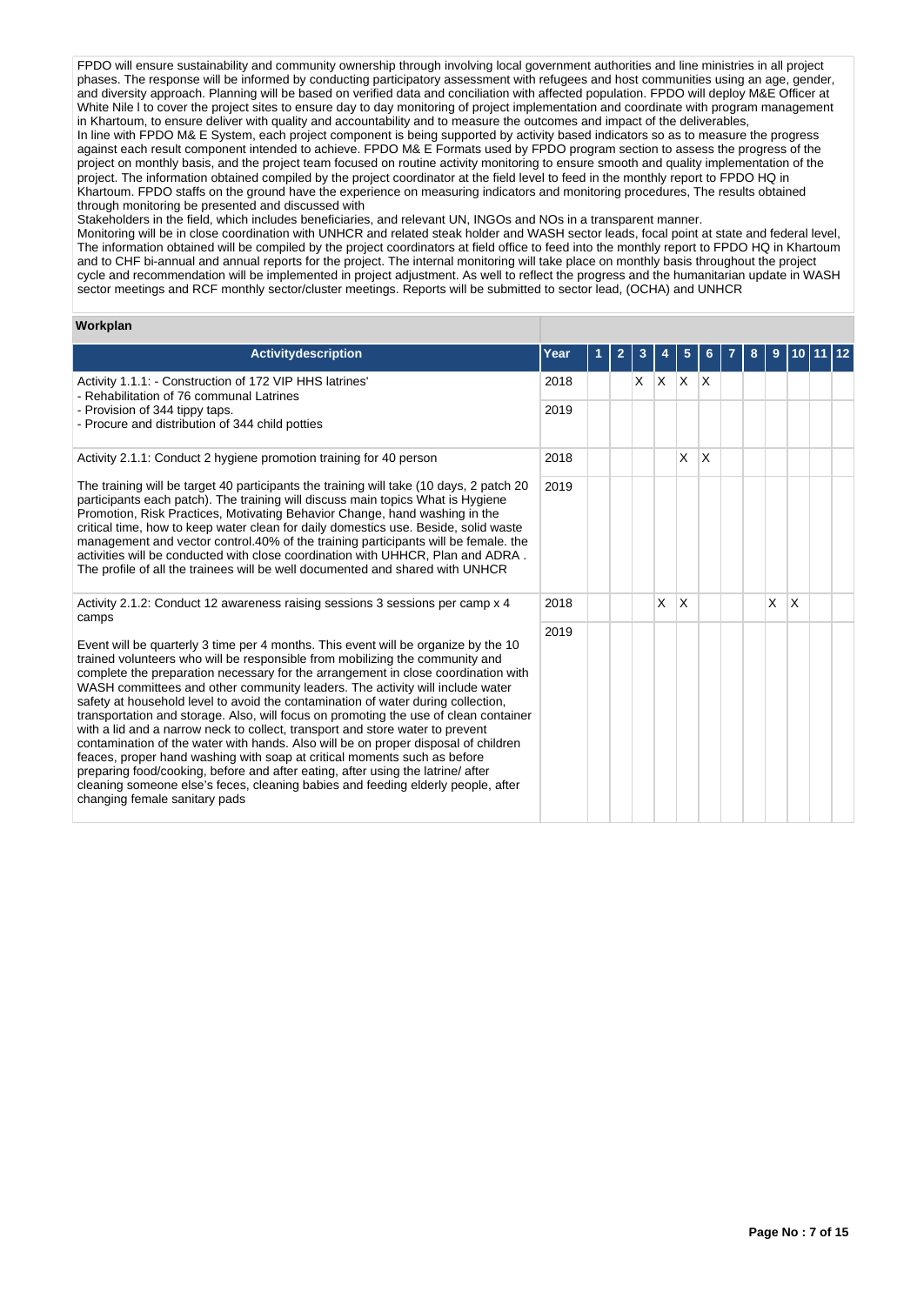| Activity 2.1.3: Conduct 4 cleaning campaign                                                                                                                                                                                                                                                                                                                                                                                                                                                                                                                                                                                                                                                                                                                                                                                                                                                                                                                                                                                                                                                                                                                                                                                                                                                                                                                                                                                                                                                                                                                                                                                                                                                                                                                                                                                                                                                                                                                                                                                                                                                                                                                                                                                                                                                                                                                                                                      | 2018 |    |              | X. | $X$ $X$      |    | $X$ $X$ $X$ $X$ $X$ $X$ |     |              |    |              |              |              |
|------------------------------------------------------------------------------------------------------------------------------------------------------------------------------------------------------------------------------------------------------------------------------------------------------------------------------------------------------------------------------------------------------------------------------------------------------------------------------------------------------------------------------------------------------------------------------------------------------------------------------------------------------------------------------------------------------------------------------------------------------------------------------------------------------------------------------------------------------------------------------------------------------------------------------------------------------------------------------------------------------------------------------------------------------------------------------------------------------------------------------------------------------------------------------------------------------------------------------------------------------------------------------------------------------------------------------------------------------------------------------------------------------------------------------------------------------------------------------------------------------------------------------------------------------------------------------------------------------------------------------------------------------------------------------------------------------------------------------------------------------------------------------------------------------------------------------------------------------------------------------------------------------------------------------------------------------------------------------------------------------------------------------------------------------------------------------------------------------------------------------------------------------------------------------------------------------------------------------------------------------------------------------------------------------------------------------------------------------------------------------------------------------------------|------|----|--------------|----|--------------|----|-------------------------|-----|--------------|----|--------------|--------------|--------------|
| Specific Objectives of the cleaning campaigns is to Raise awareness of the general<br>public for SSR, and promote of best practices of waste management. Mobilize the<br>community to participate on voluntary basis to clean areas that are with waste<br>disposal and achieve. Prevent future waste disposal and maintain trash free<br>territory The overall methodology's to map out the critical garbage locations and<br>implement the cleaning campaign based on the findings. The main idea is to<br>encourage SSR to identify polluted areas around (work, home, school, etc.) The<br>Clean-up campaign will target the mapped locations and will provide information<br>and waste collection's points. The cleanup campaign will be implemented in 1 day<br>by mobilizing minimum 450 volunteers per each target location/camps. The activity<br>will be aligned with Distribution of 100 garbage containers This activity is linked<br>with activity are in linked with particular Prevent future waste disposal and maintain<br>trash free territory, By distribution of those containers. The distribution will include<br>(schools, clinic, nutrition centers and public areas). Items distributed including pin,<br>tri-cycle carrier, hooks, cleaner, plastic waste collectors. Also, Procure and<br>Distribution of 120 packages of soap (120*12 soaps. The activity will be in line with<br>the community mobilization events take place in the 4 target camps. Plan and<br>CAFOD is distributing soap in the 8 target camps 4 each. he distribution will be in<br>close coordination with other partners CAFOAD, Plan, UNHCR and ADRA in<br>terms of the targeted HHs and location. FPDO will follow WASH coordination forum<br>recommendation.<br>Some people with specific needs (e.g. incontinence or severe diarrhea) may<br>require increased quantities of soap. Persons with disabilities. Procurement and<br>distribution of latrines' cleaning tools This include plastic brush, liquid soap, the<br>activity will be on daily basis HHs and family member should assign someone in<br>rotation to clean the latrine using the provided materials. The material will be<br>provided one time. Community trained volunteers will inject the idea of the paying<br>the cost of this martials by collecting 2 SDG from both families using the latrines in<br>order to sustain the idea | 2019 | X. | $\mathsf{X}$ |    |              |    |                         |     |              |    |              |              |              |
| Activity 2.1.4: Establishment of WASH committees                                                                                                                                                                                                                                                                                                                                                                                                                                                                                                                                                                                                                                                                                                                                                                                                                                                                                                                                                                                                                                                                                                                                                                                                                                                                                                                                                                                                                                                                                                                                                                                                                                                                                                                                                                                                                                                                                                                                                                                                                                                                                                                                                                                                                                                                                                                                                                 | 2018 |    |              | X. | $\mathsf{X}$ | X. | IX.                     | X   | $\mathsf{X}$ | X. | $\mathsf{X}$ | $\mathsf{X}$ | $\mathsf{X}$ |
|                                                                                                                                                                                                                                                                                                                                                                                                                                                                                                                                                                                                                                                                                                                                                                                                                                                                                                                                                                                                                                                                                                                                                                                                                                                                                                                                                                                                                                                                                                                                                                                                                                                                                                                                                                                                                                                                                                                                                                                                                                                                                                                                                                                                                                                                                                                                                                                                                  | 2019 | XX |              |    |              |    |                         |     |              |    |              |              |              |
| Activity 2.1.5: House to House visit (Door to Door acidities)                                                                                                                                                                                                                                                                                                                                                                                                                                                                                                                                                                                                                                                                                                                                                                                                                                                                                                                                                                                                                                                                                                                                                                                                                                                                                                                                                                                                                                                                                                                                                                                                                                                                                                                                                                                                                                                                                                                                                                                                                                                                                                                                                                                                                                                                                                                                                    | 2018 |    |              |    | X            |    | X                       |     |              |    | X            |              | X            |
| The 40 trainees will core of the implementing the project soft component and will<br>sustain the activities after project termination.10 volunteers will be Each of the 4<br>targeted camp conducting house to house visits (2 days per week $= 8$ visits for<br>each volunteers $) = 96$ visits per 12 months x 40 persons = 3840. The main topic<br>will be disuse during the visit is on proper disposal of children feaces, proper hand<br>washing with soap at critical moments such as before preparing food/cooking,<br>before and after eating, after using the latrine/ after cleaning someone else's feces,<br>cleaning babies and feeding elderly people, after changing female sanitary pads,<br>water chain-that is water collection, transport, storage, and consumption to block<br>contamination pathways, point of use water treatment (safe water chain). and solid<br>waste management, and vector control. Also it will much hammering on promotion<br>of Hand washing in the household target the caregivers to ensure hand washing<br>with soap at critical times and correctly to effectively remove pathogens from<br>hands before eating or feeding a child, before preparing food or cooking and after<br>cleaning a child's bottom.                                                                                                                                                                                                                                                                                                                                                                                                                                                                                                                                                                                                                                                                                                                                                                                                                                                                                                                                                                                                                                                                                                                                                   | 2019 |    |              |    |              |    |                         |     |              |    |              |              |              |
| Activity 2.1.6: distribution of 100 garbage containers in Alsalam and Aljabalain<br>localities.                                                                                                                                                                                                                                                                                                                                                                                                                                                                                                                                                                                                                                                                                                                                                                                                                                                                                                                                                                                                                                                                                                                                                                                                                                                                                                                                                                                                                                                                                                                                                                                                                                                                                                                                                                                                                                                                                                                                                                                                                                                                                                                                                                                                                                                                                                                  | 2018 |    |              |    |              |    | X.                      | ΙX. |              |    | X.           | $\mathsf{X}$ |              |
| to prevent future waste disposal and maintain trash free territory. The distribution<br>will include (schools, clinic, nutrition centers and public areas). Items distributed tri-<br>cycle carier, garbge container, hooks                                                                                                                                                                                                                                                                                                                                                                                                                                                                                                                                                                                                                                                                                                                                                                                                                                                                                                                                                                                                                                                                                                                                                                                                                                                                                                                                                                                                                                                                                                                                                                                                                                                                                                                                                                                                                                                                                                                                                                                                                                                                                                                                                                                      | 2019 |    |              |    |              |    |                         |     |              |    |              |              |              |
| <b>OTHER INFO</b>                                                                                                                                                                                                                                                                                                                                                                                                                                                                                                                                                                                                                                                                                                                                                                                                                                                                                                                                                                                                                                                                                                                                                                                                                                                                                                                                                                                                                                                                                                                                                                                                                                                                                                                                                                                                                                                                                                                                                                                                                                                                                                                                                                                                                                                                                                                                                                                                |      |    |              |    |              |    |                         |     |              |    |              |              |              |
| <b>Accountability to Affected Populations</b>                                                                                                                                                                                                                                                                                                                                                                                                                                                                                                                                                                                                                                                                                                                                                                                                                                                                                                                                                                                                                                                                                                                                                                                                                                                                                                                                                                                                                                                                                                                                                                                                                                                                                                                                                                                                                                                                                                                                                                                                                                                                                                                                                                                                                                                                                                                                                                    |      |    |              |    |              |    |                         |     |              |    |              |              |              |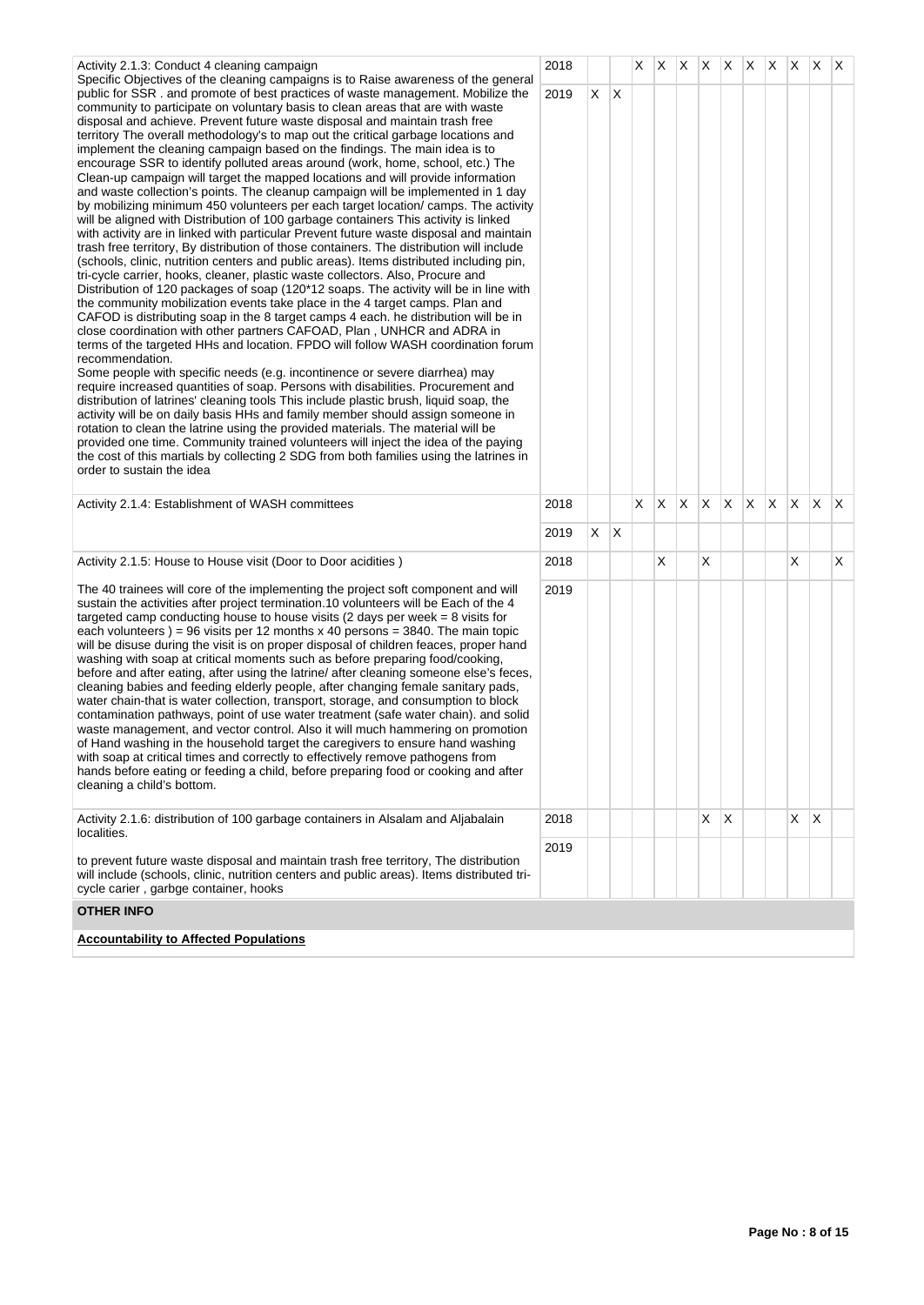FPDO will adopt Core Humanitarian Standards (CHS), Humanitarian Accountability Partnership guidelines (HAP) and Inter-agency Standard Committees (IASC). FPDO mainstreaming approach will focus on assessing and addressing the needs of all within the communities including men, women, boy, elderly those living with disabilities.

During planning, implementation, monitoring and evaluation phases, FPDO will adhere to the principles of Accountability to Affected Populations (AAP) by increasing their participation through consultation, sharing the information about the project in a timely, accessible and inclusive manner. Moreover, during the implementation of project activities FPDO will ensure that people receive information relating to the project start and end dates, time and place of training, campaigns and other relevant facts.

FPDO will identify priorities based on community impact and will respond to preserve community need. In addition to this, FPDO will ensure sustainability of local capacity to adequately address issues relating to WASH and through building their capacity through active participation. FPDO has a well-equipped sub-office in White Nile and strong relation within South Sudanese's Community in the targeted camps, FPDO gained this relation throughout implementing of the FSL, Education and protection.

Awareness raising campaigns and hygiene training activities were designated to increase their participation initially in the kick off and eventually in all project phases through Sharing information about the project in a timely manner, accessible and inclusive way to put affected communities in a position to understand and shape decisions that impact in their lives through involvement of affected communities and local authorities in prioritization of location for construction and vital topics to be discussed. Moreover, FPDO will be committed to ensure that people receiving all information relating to the implementation including, project start and end dates, distribution time and place. The community will be regularly informed about the humanitarian services provided in the area through the community member trained. FPDO will provide information sharing to all community to ensure the depth and breadth of community participation FPDO has two community volunteers trained on AAP that will be part of the project team and activity involved in the project. These volunteers will be responsible of managing community complaints, community inputs and advices as well answer questions and receive comments and clarifications

FPDO will ensure consistent two way communication with the communities. Advocacy and sensitization meetings will be conducted with stakeholders (including beneficiaries) and community leaders. The project will adopt do no harm principle in the first stage of the project. Ensuring that new facilities will not lead to further hazard or conflict. The project will also assure that all groups have equal access to the project services without discrimination or exclusion of any parties.

### **Implementation Plan**

The project will be implemented in a set of mixed communities of different ethnic groups and cultures. Throughout WN office which will consist of 3 community mobilizer, M&R officer and 2 community mobilizer and direct implementation overseen of programme manager HQ and programme officer. The M&R office will report on daily basis the activities carried out construction, sessions and feedback from community. The intended management of the project is to provide necessary technical support. All project partners, stakeholders including beneficiaries, equipped, communicated with project component. FPDO will organize regular meetings with the partners in the project sites and Khartoum to assure absence of overlap chances and provide a room For exchange of experiences from each other. The already existed monitoring system will provide day to day progress of activities implementation. The lesson learned, best practice will be later shared with related partner and stakeholders. FPDO will take responsibility of coordination and mobilization of communities. FPDO will participate in the state level WASH coordination meeting RCF and WG will conduct monthly meeting with relents partner to avoid duplication. As part of the close monitoring; quality assurance FPDO will ensuring guidelines financial procedures, standards guidelines are followed. FPDO will allocate qualified finance officer based on central Darfur to supervise all stages of implementation. FPDO will implement this project through participatory approach involving all stakeholders at all stages of the project including designing of the different interventions, implementation and monitoring and evaluation. FPDO will collaborate with existing Authorities, UN agencies, INGOs and NGOs and community leaders in the camp at the grass roots level. Implementation of activities will be closely workout with the relevant partners .Selection of participants in particular interventions or activities will be done in a participatory manner involving community members including women, men, boys and girls. The profile of all the trainees will be well documented and shared with OCHA, UNHCR. FPDO with the support of the community WASH working group will monitor the progress of the sanitation and hygiene and provide a reports

#### **Coordination with other Organizations in project area**

| Name of the organization          | Areas/activities of collaboration and rationale                                                                                                                                                                                                                                                                                                                                                                                                                                                                       |
|-----------------------------------|-----------------------------------------------------------------------------------------------------------------------------------------------------------------------------------------------------------------------------------------------------------------------------------------------------------------------------------------------------------------------------------------------------------------------------------------------------------------------------------------------------------------------|
| UNHCR, COR, CAFOD, ADRA and Plan. | Collaborate on WASH standards for refugees, attending technical<br>discussions in federal and state level for information sharing and<br>learning, to get accurate information and up to date information about<br>the population, information sharing on sanitation, information sharing<br>on sanitation and hygiene promotion activities, information sharing<br>on sanitation and hygiene promotion activities, information sharing<br>on camp management and periodization of camps jointly with<br><b>UNHCR</b> |

#### **Environment Marker Of The Project**

B+: Medium environmental impact with mitigation(sector guidance)

#### **Gender Marker Of The Project**

2a- The project is designed to contribute significantly to gender equality

### **Justify Chosen Gender Marker Code**

The project takes into account all relevant gender aspects as follows: In the assessment stage FPDO collected the information from men, women, girls and boys regarding their different needs and their roles and responsibilities. The project will provide equal access to life-saving sanitation facilities for both girls and boys. health committees formation will ensure equal participation of women and men (50% per each) in taking training opportunities. The project has also conducted gender analysis and identified the vulnerability of each groups. and will ensure equal access and participation of all groups in the delivered activities and services.

As per the IASC gender marker, this request will consider and meet particular needs of women, girls, boys and men, and will allow generating positive and sustainable outcomes. Based on the feedback received so far from the refugees community, gender appropriate activities will be organized and implemented in order to respond to the challenges. also a high focus will be oriented to women by conducting 12 group discussion for women aged from 15-49 on personal hygiene including hand washing and proper use of latrines, AWD and HIV/AIDS.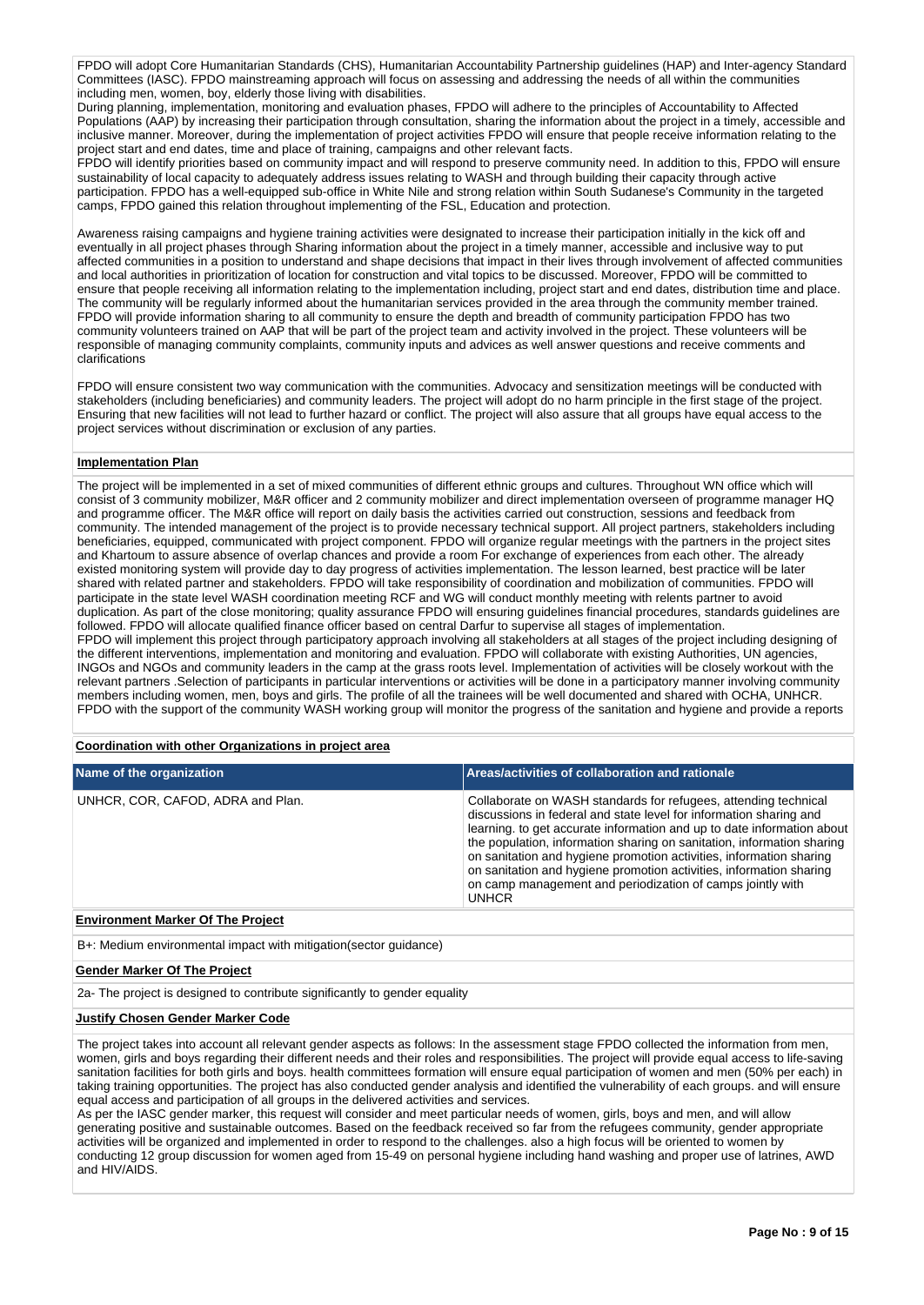### **Protection Mainstreaming**

FPDO has a good experience in the targeted areas and totally familiar with the context of refugee communities residing there. This project is using the (Do No Harm) approach and is designed to minimize harm by supporting local capacities through trainings and awareness sessions to build peace. protection of the targeted community is mainstreamed as a cross cutting theme. The project team will share regular information with targeted community to ensure their knowledge about their basic rights and the available protection services in the area and how to access them. And FPDO will strive to avoid tensions between host communities and SSRs through its holistic approach to projects whereby both old and new SSRs caseload are targeted based on the prioritization of needs. And will make sure that over the project lifetime beneficiaries will not be exposed to any kind of physical or psychological risks.

FPDO, will consider and apply neutrality and nondiscrimination based on age, gender, or group especially in the selection of promoters, construction labors, sessions, and trainings' target individuals. And ensure all beneficiaries has equal and free access to services. The project activities are designed in a way that promotes protection and safety e.g. the construction of latrines will take into consideration protection aspects, dignity, and privacy Furthermore, FPDO will work closely with community and local authorities to avail awareness and improve their knowledge to GBV issues through sessions.

The communities will be involved in a series of consultations and dialogues in order to guarantee that the planned intervention provide a forum for the target communities to identify the challenges and required actions to improve their protective environment. The consultation and feedback sessions with the community members aim to ensure the full participation, and ownership of the project as the community members spearhead the protection activities on the ground. Staff involved directly in the implementation and monitoring of the project will be oriented on Code of conducts to avoid potential risks of violence, exploitation and abused of the beneficiaries of the project, especially children. Community ownership, participation, involvement, and capacity building will accordingly guarantee and support the development of self-protection capacities and assist affected population's to claim their rights.

#### **Country Specific Information**

### **Safety and Security**

The security situation in White Nile state has always been stable. But after the eruption of violence which took place in 2017 at Al-Waral Camp, the Sudanese interior ministry decided to divide the camp into three camps, together with a number of measures to control the security situation. In any case FPDO is following safety and security procedures and is regularly participating in security coordination meeting to ensure being updated to all security issues raised in timely manner. FPDO will ensure the safety and security of its staff through emplacing a reliable communication protocol and through continuous assessments, and coordination with HAC to determine the existing security threat level on ground.

### **Access**

FPDO has established presence and proven experience in White Nile state through its branch office based in Kosti since 2012. The locations where this project is planned to be implemented are totally accessible to FPDO since has previous and current operations in all the 8 camps. Teaming up and collaboration with MOH, COR, HAC, NGOs, UN agencies with specifically (UNHCR), and including community individuals such as community leaders, hygiene promoters, and construction labors will ensure perpetuation of the project and will ease access to the targeted areas. Furthermore FPDO will involve humanitarian Aid Commissioner and relevant governmental authorities from early stages to facilitate the implementation process.

#### **BUDGET**

| Code | <b>Budget Line Description</b>                                                                                                                                                                                                                                                                                                                                                                                                                                                                                                                                                                                                                                                                                                                                                                                                                                   |                                                                                                                                                                                                                                                                                                                                                                                                                                                                                                                                                                                                                                                                                                                                                                           | $D / S$ Quantity | <b>Unit</b><br>cost | <b>Duration</b><br><b>Recurran</b><br>ce | $\%$<br>charged<br>to CHF | <b>Total Cost</b> |  |  |  |  |  |  |
|------|------------------------------------------------------------------------------------------------------------------------------------------------------------------------------------------------------------------------------------------------------------------------------------------------------------------------------------------------------------------------------------------------------------------------------------------------------------------------------------------------------------------------------------------------------------------------------------------------------------------------------------------------------------------------------------------------------------------------------------------------------------------------------------------------------------------------------------------------------------------|---------------------------------------------------------------------------------------------------------------------------------------------------------------------------------------------------------------------------------------------------------------------------------------------------------------------------------------------------------------------------------------------------------------------------------------------------------------------------------------------------------------------------------------------------------------------------------------------------------------------------------------------------------------------------------------------------------------------------------------------------------------------------|------------------|---------------------|------------------------------------------|---------------------------|-------------------|--|--|--|--|--|--|
|      | 1. Staff and Other Personnel Costs                                                                                                                                                                                                                                                                                                                                                                                                                                                                                                                                                                                                                                                                                                                                                                                                                               |                                                                                                                                                                                                                                                                                                                                                                                                                                                                                                                                                                                                                                                                                                                                                                           |                  |                     |                                          |                           |                   |  |  |  |  |  |  |
| 1.1  | program manager (Khartoum)                                                                                                                                                                                                                                                                                                                                                                                                                                                                                                                                                                                                                                                                                                                                                                                                                                       | S                                                                                                                                                                                                                                                                                                                                                                                                                                                                                                                                                                                                                                                                                                                                                                         | 1                | 580.0<br>O          | 12                                       | 50.00                     | 3,480.00          |  |  |  |  |  |  |
|      |                                                                                                                                                                                                                                                                                                                                                                                                                                                                                                                                                                                                                                                                                                                                                                                                                                                                  | Benefits and other cost which is included in the salary are: Paid leave-Paid vacations, Paid holidays, paid sick leave, and other<br>paid leave Supplemental pay-premium pay for overtime and work on weekends and holidays, shift Differentials, nonproduction<br>bonuses, and lump-sum payments Insurance benefits-social, health, and sickness and accident insurance. Will supervise all<br>project activities (staff management, technical follow up and reports, coordination with other stakeholders and procurement)<br>Knowledge in participatory methodology and Project development. In charge of intermediary and final report. The program<br>manager scale and role is higher than project manager but CHF contribution is 50% of the program manger salary |                  |                     |                                          |                           |                   |  |  |  |  |  |  |
| 1.2  | Project Manager (WN)                                                                                                                                                                                                                                                                                                                                                                                                                                                                                                                                                                                                                                                                                                                                                                                                                                             | S                                                                                                                                                                                                                                                                                                                                                                                                                                                                                                                                                                                                                                                                                                                                                                         | 1                | 480.0<br>O          | 12                                       | 50.00                     | 2,880.00          |  |  |  |  |  |  |
|      | financial management and administration, consultation operations, and planning Reports to: PRIMARY DUTIES • Manages grant<br>projects according to requirements. • Manages activities of grants to assure that policies and quidelines are observed • Collects<br>data using various data collection methods such as interviews and surveys • Coordinates with external collaborators • Completes<br>scientific literature reviews and analysis • Performs field work at project sites to interview participants • Prepares and presents<br>presentations. • Prepares reports as required • Maintains good public relations • Ensures that support services are provided to<br>the project and community • Anticipates needs of the grant and develops recommendations for filling these needs. • Ensures<br>proper reporting and administration of requirements |                                                                                                                                                                                                                                                                                                                                                                                                                                                                                                                                                                                                                                                                                                                                                                           |                  |                     |                                          |                           |                   |  |  |  |  |  |  |
| 1.3  | WASH coordinator (WN)                                                                                                                                                                                                                                                                                                                                                                                                                                                                                                                                                                                                                                                                                                                                                                                                                                            | D                                                                                                                                                                                                                                                                                                                                                                                                                                                                                                                                                                                                                                                                                                                                                                         | 1                | 498.0               | 12                                       | 100.00                    | 5,976.00          |  |  |  |  |  |  |
|      | WASH Project Coordinator • Gathers all projects' information: schedules, data requests, assignments, tasks and project meetings<br>• Works with Project team to understand and assist with tracking all work, task and assignments. • Works with Project Manager;<br>assist in developing a comprehensive workflow process for project. • Monitors and modify Project schedule as assigned. •<br>Maintains documents control, database management, track for Project activities and team communication • Assists Project team<br>in strategic meetings and follow up with meeting notes. • Schedules Project follow up meetings as needed • Develop and publish<br>communications to Project shareholders • Develop and review Education Project status and reports                                                                                              |                                                                                                                                                                                                                                                                                                                                                                                                                                                                                                                                                                                                                                                                                                                                                                           |                  |                     |                                          |                           |                   |  |  |  |  |  |  |
| 1.4  | community mobilizers (WN)                                                                                                                                                                                                                                                                                                                                                                                                                                                                                                                                                                                                                                                                                                                                                                                                                                        | D                                                                                                                                                                                                                                                                                                                                                                                                                                                                                                                                                                                                                                                                                                                                                                         |                  | $2 \mid 352.0$      | 12                                       | 100.00                    | 8,448.00          |  |  |  |  |  |  |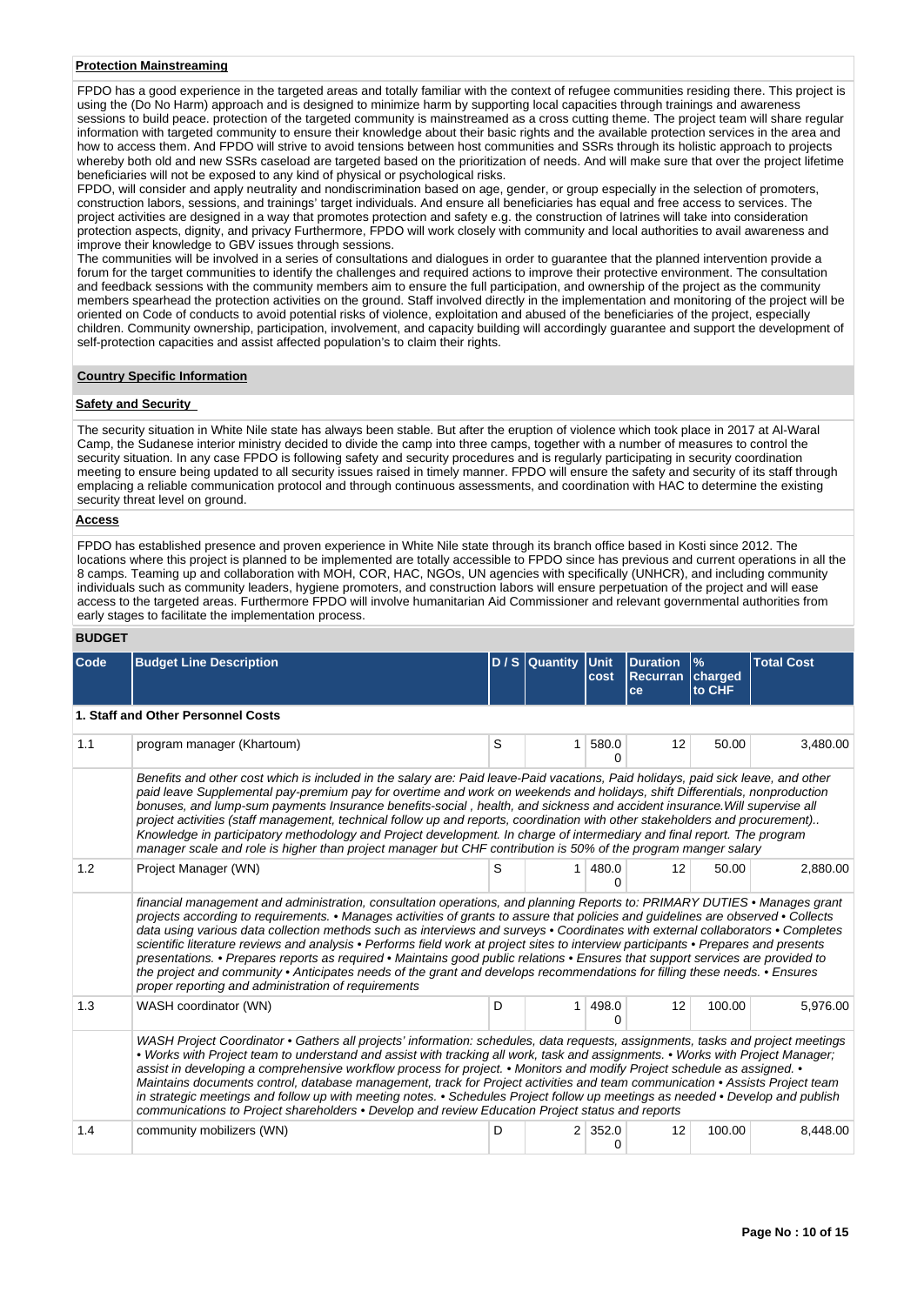|     | one for Alsalam and the other one for Eljblein Project Field Supervisor • Identify the skills and promote self-help approach within<br>the refugee/host community populations • Mobilize beneficiaries to take responsibility for construction of SFLSs, sanitation and<br>bathing facilities in order to promote ownership • Identify most vulnerable families who will require support to construct/install<br>sanitation and bathing facilities and arrange for other refugees/host communit to support them • Monitor progress and quality of<br>construction activities at site level; surfacing any issues and examples of good practice through regular reports to project<br>coordinator and in team meetings • Inspect on daily basis construction activities at each site to ensure adherence to agreed<br>standards and processes • Monitor the delivery, handling and utilization of materials at the project site • Provide technical input in<br>the general supervision, progress of construction activities and control of quality of materials and workmanship . Ensure project<br>documents are properly filed and kept secure • Produce weekly/daily progress reports on the construction activities, contract<br>status and beneficiary participation as required • Facilitate communication flows between beneficiaries, coordinator and FPDO<br>staff as required                                                            |   |                  |                      |              |        |            |
|-----|----------------------------------------------------------------------------------------------------------------------------------------------------------------------------------------------------------------------------------------------------------------------------------------------------------------------------------------------------------------------------------------------------------------------------------------------------------------------------------------------------------------------------------------------------------------------------------------------------------------------------------------------------------------------------------------------------------------------------------------------------------------------------------------------------------------------------------------------------------------------------------------------------------------------------------------------------------------------------------------------------------------------------------------------------------------------------------------------------------------------------------------------------------------------------------------------------------------------------------------------------------------------------------------------------------------------------------------------------------------------------------------------------------------------------------------------------|---|------------------|----------------------|--------------|--------|------------|
| 1.5 | Finance officer (WN)                                                                                                                                                                                                                                                                                                                                                                                                                                                                                                                                                                                                                                                                                                                                                                                                                                                                                                                                                                                                                                                                                                                                                                                                                                                                                                                                                                                                                               | D |                  | 1 643.0<br>O         | 12           | 50.00  | 3,858.00   |
|     | Finance Officer • Preparing and review monthly, quarterly, and final financial reports; observing covenants and conditions of<br>donors. • To ensure receipt of financial reports and expenditure supporting documentation from the sub-offices. • Participating<br>and reviewing the project budgets. • Review of approvals, receipts, contracts, availability of fund and supporting documentation of<br>expenditure. • To ensure procurement procedure were applied. • In consultation with finance office and social insurance<br>department, to settle indemnities of the staff. • Handle and manage reporting of pity cash. • Monitoring financial transactions and<br>ensure they are in line with the regulations.                                                                                                                                                                                                                                                                                                                                                                                                                                                                                                                                                                                                                                                                                                                         |   |                  |                      |              |        |            |
| 1.6 | Driver (WN)                                                                                                                                                                                                                                                                                                                                                                                                                                                                                                                                                                                                                                                                                                                                                                                                                                                                                                                                                                                                                                                                                                                                                                                                                                                                                                                                                                                                                                        | D |                  | 1 297.0<br>0         | 12           | 100.00 | 3,564.00   |
|     | Maintain the update of the insurance policy.• Ensure the presence of the insurance copy inside the vehicle. • Maintain the vehicle<br>in good quality and look.• Immediate reporting for vehicle failure.• Take and follow all the legal processes in case of traffic<br>accidents.• Ensure the validity of the personal driving license.• Good keeping of vehicle equipment eg. Tools and components.•<br>Respond to any Mission or task transportation authorized by the Administration.• Ensure the monthly and weekly maintenance,<br>Changing of Oil in proper timing, Day to day cleaning and checking of the assigned vehicle.• Recording and updating the<br>vehicle's log book.                                                                                                                                                                                                                                                                                                                                                                                                                                                                                                                                                                                                                                                                                                                                                           |   |                  |                      |              |        |            |
| 1.7 | <b>M&amp;R Officer</b>                                                                                                                                                                                                                                                                                                                                                                                                                                                                                                                                                                                                                                                                                                                                                                                                                                                                                                                                                                                                                                                                                                                                                                                                                                                                                                                                                                                                                             | D |                  | $1 \mid 501.7$<br>0  | 12           | 100.00 | 6,020.40   |
|     | 100% will be dedicated for this project Will be based on WN, Ensure the appropriateness of financial, administrative and supply<br>documentation; verify that WASH programme expenditures are within allotments and that data is consistent with the programme<br>information and database. Follow up on queries or initiate corrective action on discrepancies. Collaborate with Monitoring &<br>Evaluation officer in HQ on maintaining a gender & equity focus in WASH data collection and reporting. Ensure all WASH<br>activities are fully in line with the Core Commitments to SPHERE standards and other IASC standards and guidelines as<br>appropriate                                                                                                                                                                                                                                                                                                                                                                                                                                                                                                                                                                                                                                                                                                                                                                                   |   |                  |                      |              |        |            |
|     | <b>Section Total</b>                                                                                                                                                                                                                                                                                                                                                                                                                                                                                                                                                                                                                                                                                                                                                                                                                                                                                                                                                                                                                                                                                                                                                                                                                                                                                                                                                                                                                               |   |                  |                      |              |        | 34,226.40  |
|     | 2. Supplies, Commodities, Materials                                                                                                                                                                                                                                                                                                                                                                                                                                                                                                                                                                                                                                                                                                                                                                                                                                                                                                                                                                                                                                                                                                                                                                                                                                                                                                                                                                                                                |   |                  |                      |              |        |            |
| 2.1 | Construction of 172 HHs VIP latrines                                                                                                                                                                                                                                                                                                                                                                                                                                                                                                                                                                                                                                                                                                                                                                                                                                                                                                                                                                                                                                                                                                                                                                                                                                                                                                                                                                                                               | D |                  | 172 962.0<br>0       | 1            | 100.00 | 165,464.00 |
|     | 172 latrines will be constructed in the new camps extension the latrines consist of (1 unite = 2 drop hole). Already there is 2<br>designs approved by the sector Refugee WASH forum. Every constructed and rehabilitated latrine will be attached with hand<br>washing facilities (Tippy Tape). The cost of latrines is standardized 30150 unite 15075 for one drop hole. According to FPDO<br>procurement policy the process started from initiation of the request for the intended services attached with Bill of Quantity BoQ<br>and standard and specification (any sketchy sample). Then at least week announcement in remarkable newspaper and any other<br>available media eg FPDO web site including all contacts, Terms and Condition. After that receiving sealed envelope of the<br>suppliers, contractors. Bids Opening committee will take responsibility of open the envelope, along with attendance of all<br>contractors and suppliers who already applied. The selected supplier will be directly send in to separate committees (Financial<br>committee and Technical review committee) to check the offer. The send to Bids Check Up committee and finally will be send to<br>FPDO main procurement committee who will made the selection and approval for the suppliers and contractor<br>Note:<br>Please, check the attached document which is latest FPDO announcement in Newspaper for printing materials funded by UNFPA |   |                  |                      |              |        |            |
| 2.2 | Rehabilitation of 76 communal latrines                                                                                                                                                                                                                                                                                                                                                                                                                                                                                                                                                                                                                                                                                                                                                                                                                                                                                                                                                                                                                                                                                                                                                                                                                                                                                                                                                                                                             | D |                  | 76 368.0<br>0        | 1            | 100.00 | 27,968.00  |
|     | 76 existed la trains will be rehabilitated in the target camps the amount will be used, doors Cost USD 100 sitting Cost USD 100,<br>Cost Vent pipe USD100, Roof USD90.89.<br>The needs of rehabilitation is obtained from UNHCR assessment report to schools, clinic latrines.                                                                                                                                                                                                                                                                                                                                                                                                                                                                                                                                                                                                                                                                                                                                                                                                                                                                                                                                                                                                                                                                                                                                                                     |   |                  |                      |              |        |            |
| 2.3 | Provision of 344 Tippy taps for handwashing                                                                                                                                                                                                                                                                                                                                                                                                                                                                                                                                                                                                                                                                                                                                                                                                                                                                                                                                                                                                                                                                                                                                                                                                                                                                                                                                                                                                        | D |                  | 344 12.00            | $\mathbf{1}$ | 100.00 | 4,128.00   |
|     | every constructed latrine will be attached with hand wash facilities<br>Plastic Jerry can 3<br>Bamboo stick 4<br>Sticks 4<br>Rob 4                                                                                                                                                                                                                                                                                                                                                                                                                                                                                                                                                                                                                                                                                                                                                                                                                                                                                                                                                                                                                                                                                                                                                                                                                                                                                                                 |   |                  |                      |              |        |            |
| 2.4 | Distribution of 100 garbage containers                                                                                                                                                                                                                                                                                                                                                                                                                                                                                                                                                                                                                                                                                                                                                                                                                                                                                                                                                                                                                                                                                                                                                                                                                                                                                                                                                                                                             | D | 100 <sup>1</sup> | 100.0<br>0           | 1            | 100.00 | 10,000.00  |
|     | This activity is linked with activity are in linked with particular Prevent future waste disposal and maintain trash free territory, By<br>distribution of those containers. The distribution will include (schools, clinic, nutrition centers and public areas). Items distributed<br>tri-cycle carier, garbge container, hooks                                                                                                                                                                                                                                                                                                                                                                                                                                                                                                                                                                                                                                                                                                                                                                                                                                                                                                                                                                                                                                                                                                                   |   |                  |                      |              |        |            |
| 2.5 | Conduct 12 awarness raising sessions 3 sessions per camp *<br>4 camps                                                                                                                                                                                                                                                                                                                                                                                                                                                                                                                                                                                                                                                                                                                                                                                                                                                                                                                                                                                                                                                                                                                                                                                                                                                                                                                                                                              | D |                  | $12 \mid 267.6$<br>0 | 1            | 100.00 | 3,211.20   |
|     | Event will be quarterly 3 time per 4 months. This event will be organized by the 40 trained volunteers who will be responsible<br>from mobilizing the community and complete the preparation necessary for the arrangement in close coordination with WASH<br>committees and other community leaders                                                                                                                                                                                                                                                                                                                                                                                                                                                                                                                                                                                                                                                                                                                                                                                                                                                                                                                                                                                                                                                                                                                                               |   |                  |                      |              |        |            |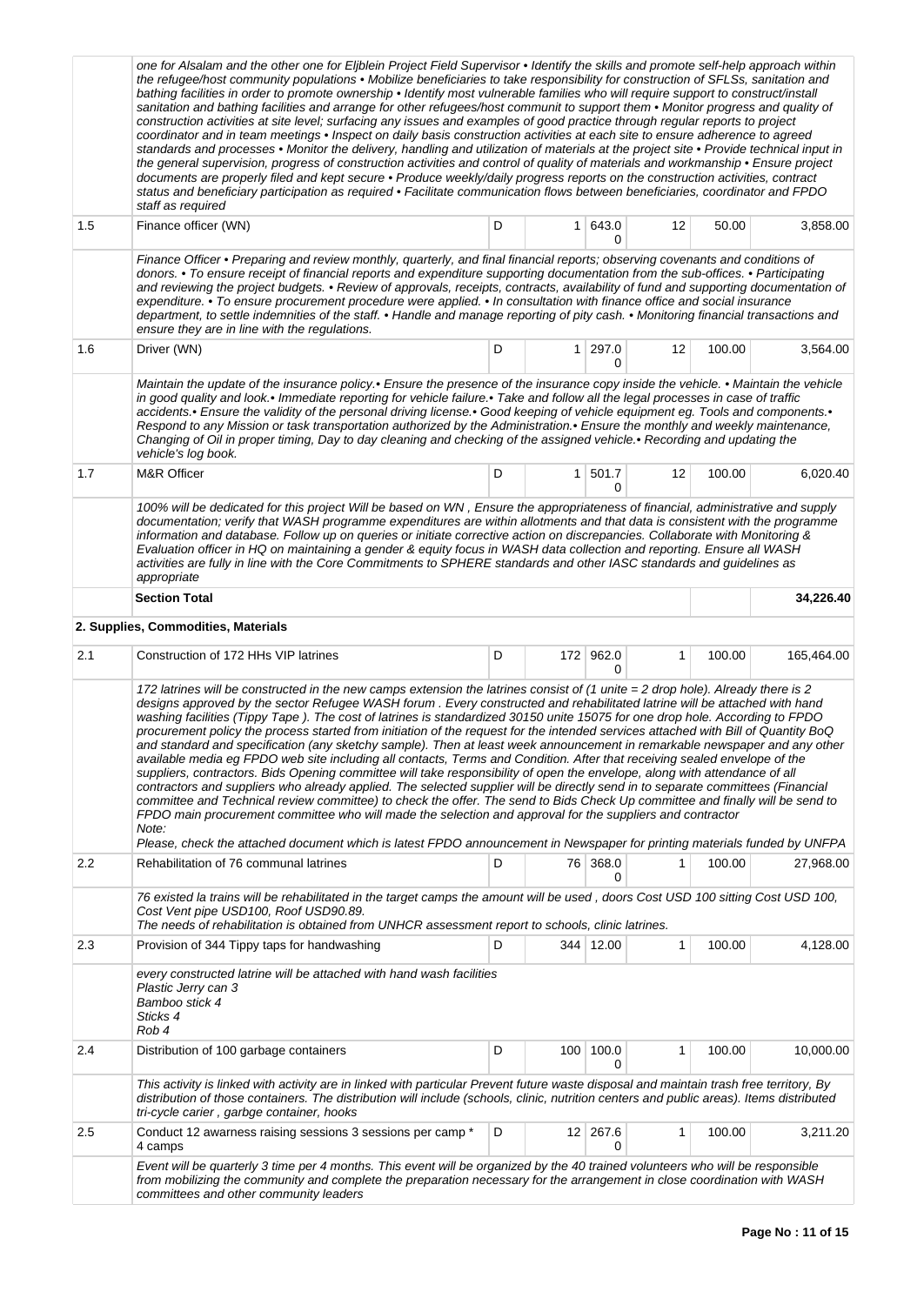| 2.6          | Conduct 4 cleaning campaign                                                                                                                                                                                                                                                                                                                                                                                                                                                                                                                                                                                                                                                                                                                                                                                                                                                                                                                                                                                                                                                                                                                                                                                                                  | D  | 4 <sup>1</sup> | 269.0<br><sup>0</sup> | 1            | 100.00 | 1,076.00   |  |
|--------------|----------------------------------------------------------------------------------------------------------------------------------------------------------------------------------------------------------------------------------------------------------------------------------------------------------------------------------------------------------------------------------------------------------------------------------------------------------------------------------------------------------------------------------------------------------------------------------------------------------------------------------------------------------------------------------------------------------------------------------------------------------------------------------------------------------------------------------------------------------------------------------------------------------------------------------------------------------------------------------------------------------------------------------------------------------------------------------------------------------------------------------------------------------------------------------------------------------------------------------------------|----|----------------|-----------------------|--------------|--------|------------|--|
|              | Specific Objectives of the cleaning campaigns is to Raise awareness of the general public for SSR. and promote of best<br>practices of waste management. Mobilize the community to participate on voluntary basis to clean areas that are with waste<br>disposal and achieve. Prevent future waste disposal and maintain trash free territory The overall methodology's to map out the<br>critical garbage locations and implement the cleaning campaign based on the findings. The main idea is to encourage SSR to<br>identify polluted areas around (work, home, school, etc.) The Clean-up campaign will target the mapped locations and will<br>provide information and waste collection's points. The cleanup campaign will be implemented in 1 day by mobilizing minimum<br>450 volunteers per each target location/camps. The activity will be aligned with Distribution of 100 garbage containers This<br>activity is linked with activity are in linked with particular Prevent future waste disposal and maintain trash free territory, By<br>distribution of those containers. The distribution will include (schools, clinic, nutrition centers and public areas).                                                              |    |                |                       |              |        |            |  |
| 2.7          | Conduct 2 hygiene promotion training for 40 person                                                                                                                                                                                                                                                                                                                                                                                                                                                                                                                                                                                                                                                                                                                                                                                                                                                                                                                                                                                                                                                                                                                                                                                           | D  |                | 2 1,320<br>.00        | 1            | 100.00 | 2,640.00   |  |
|              | The training will be target 40 participants the training will take (10 days, 2 patch 20 participants each patch). The training will<br>discuss main topics What is Hygiene Promotion, Risk Practices, Motivating Behavior Change, hand washing in the critical time,<br>how to keep water clean for daily domestics use. Beside, solid waste management and vector control.40% of the training<br>participants will be female. the activities will be conducted with close coordination with UHHCR, Plan and ADRA. The profile of<br>all the trainees will be well documented and shared with UNHCR                                                                                                                                                                                                                                                                                                                                                                                                                                                                                                                                                                                                                                          |    |                |                       |              |        |            |  |
| 2.8          | Procurement and distribution of 344 children Potties                                                                                                                                                                                                                                                                                                                                                                                                                                                                                                                                                                                                                                                                                                                                                                                                                                                                                                                                                                                                                                                                                                                                                                                         | D  | 344            | 7.00                  | 1            | 100.00 | 2,408.00   |  |
|              | Safe disposal of children's feces is as essential as the safe disposal of adults' fece, n many cases, children may not be able to<br>use latrine—because of their age and stage of physical development or the safety concerns of their caregivers—even if their<br>household has access to one. direct contact with child feces cause serious health problems for children particularly by mother<br>who unintentionally hurt their babies. potties with good use will provide carrier for in to the HHs latrines .safe disposal" is only<br>possible where there is access to a toilet or latrine. When a child's feces is put or rinsed into an "improved" toilet or latrine, this is<br>termed "improved child feces disposal.                                                                                                                                                                                                                                                                                                                                                                                                                                                                                                           |    |                |                       |              |        |            |  |
| 2.9          | Distrbution of latraines cleaning tools                                                                                                                                                                                                                                                                                                                                                                                                                                                                                                                                                                                                                                                                                                                                                                                                                                                                                                                                                                                                                                                                                                                                                                                                      | D  | 344            | 5.36                  | 1            | 100.00 | 1,843.84   |  |
|              | Procurement and distribution of latrines' cleaning tools This include plastic brush, liquid soap, the activity will be on daily basis<br>HHs and family member should assign someone in rotation to clean the latrine using the provided materials. The material will be<br>provided one time. Community trained volunteers will inject the idea of the paying the cost of this materials by collecting 2 SDG<br>from both families using the latrines in order to sustain the idea                                                                                                                                                                                                                                                                                                                                                                                                                                                                                                                                                                                                                                                                                                                                                          |    |                |                       |              |        |            |  |
| 2.10         | Establishment of 1 WASH committee                                                                                                                                                                                                                                                                                                                                                                                                                                                                                                                                                                                                                                                                                                                                                                                                                                                                                                                                                                                                                                                                                                                                                                                                            | D  |                | 1 112.0<br>0          | 1            | 100.00 | 112.00     |  |
|              | The role of committee is to ensure sustainability, monitoring of sanitation facilities and their usage by community: they will report<br>to FPDO, cleaning of toilets and small repairs, working with Community to prevent damage and stealing, liaising with FPDO in<br>case of any problem related to the latrines, and also to monitor hygiene practices.                                                                                                                                                                                                                                                                                                                                                                                                                                                                                                                                                                                                                                                                                                                                                                                                                                                                                 |    |                |                       |              |        |            |  |
| 2.11         | Distribution of 120 packages of soap (120*12 soaps)                                                                                                                                                                                                                                                                                                                                                                                                                                                                                                                                                                                                                                                                                                                                                                                                                                                                                                                                                                                                                                                                                                                                                                                          | D  | 120            | 5.93                  | $\mathbf{1}$ | 100.00 | 711.60     |  |
|              | The activity will be in line with the community mobilization events take place in the 4 target camps. Plan and CAFOD is<br>distributing soap in the 8 target camps 4 each. he distribution will be in close coordination with other partners CAFOAD, Plan,<br>UNHCR and ADRA in terms of the targeted HHs and location. FPDO will follow WASH coordination forum recommendation.<br>Some people with specific needs (e.g. incontinence or severe diarrhea) may require increased quantities of soap. Persons with<br>disabilities. Procurement and distribution of latrines' cleaning tools This include plastic brush, liquid soap, the activity will be on<br>daily basis HHs and family member should assign someone in rotation to clean the latrine using the provided materials. The<br>material will be provided one time. Community trained volunteers will inject the idea of the paying the cost of this martials by<br>collecting 2 SDG from both families using the latrines in order to sustain the idea                                                                                                                                                                                                                        |    |                |                       |              |        |            |  |
| 2.12         | hygiene promoters incentives for 40 persons                                                                                                                                                                                                                                                                                                                                                                                                                                                                                                                                                                                                                                                                                                                                                                                                                                                                                                                                                                                                                                                                                                                                                                                                  | D  |                | 40 22.00              | 12           | 100.00 | 10,560.00  |  |
|              | The 40 trainees will core of the implementing the project soft component and will sustain the activities after project termination.10<br>volunteers will be Each of the 4 targeted camp conducting house to house visits (2 days per week = 8 visits for each volunteers)<br>$=$ 96 visits per 12 months x 40 persons = 3840. The main topic will be disuse during the visit is on proper disposal of children<br>feaces, proper hand washing with soap at critical moments such as before preparing food/cooking, before and after eating, after<br>using the latrine/ after cleaning someone else's feces, cleaning babies and feeding elderly people, after changing female sanitary<br>pads, water chain-that is water collection, transport, storage, and consumption to block contamination pathways, point of use<br>water treatment (safe water chain). and solid waste management, and vector control. Also it will much hammering on promotion<br>of Hand washing in the household target the caregivers to ensure hand washing with soap at critical times and correctly to<br>effectively remove pathogens from hands before eating or feeding a child, before preparing food or cooking and after cleaning a<br>child's bottom. |    |                |                       |              |        |            |  |
|              | <b>Section Total</b>                                                                                                                                                                                                                                                                                                                                                                                                                                                                                                                                                                                                                                                                                                                                                                                                                                                                                                                                                                                                                                                                                                                                                                                                                         |    |                |                       |              |        | 230,122.64 |  |
| 3. Equipment |                                                                                                                                                                                                                                                                                                                                                                                                                                                                                                                                                                                                                                                                                                                                                                                                                                                                                                                                                                                                                                                                                                                                                                                                                                              |    |                |                       |              |        |            |  |
| <b>NA</b>    | <b>NA</b>                                                                                                                                                                                                                                                                                                                                                                                                                                                                                                                                                                                                                                                                                                                                                                                                                                                                                                                                                                                                                                                                                                                                                                                                                                    | ΝA | 0              | 0.00                  | $\mathbf 0$  | 0      | 0.00       |  |
|              | <b>NA</b>                                                                                                                                                                                                                                                                                                                                                                                                                                                                                                                                                                                                                                                                                                                                                                                                                                                                                                                                                                                                                                                                                                                                                                                                                                    |    |                |                       |              |        |            |  |
|              | <b>Section Total</b>                                                                                                                                                                                                                                                                                                                                                                                                                                                                                                                                                                                                                                                                                                                                                                                                                                                                                                                                                                                                                                                                                                                                                                                                                         |    |                |                       |              |        | 0.00       |  |
|              | 4. Contractual Services                                                                                                                                                                                                                                                                                                                                                                                                                                                                                                                                                                                                                                                                                                                                                                                                                                                                                                                                                                                                                                                                                                                                                                                                                      |    |                |                       |              |        |            |  |
| NA           | <b>NA</b>                                                                                                                                                                                                                                                                                                                                                                                                                                                                                                                                                                                                                                                                                                                                                                                                                                                                                                                                                                                                                                                                                                                                                                                                                                    | ΝA | 0              | 0.00                  | 0            | 0      | 0.00       |  |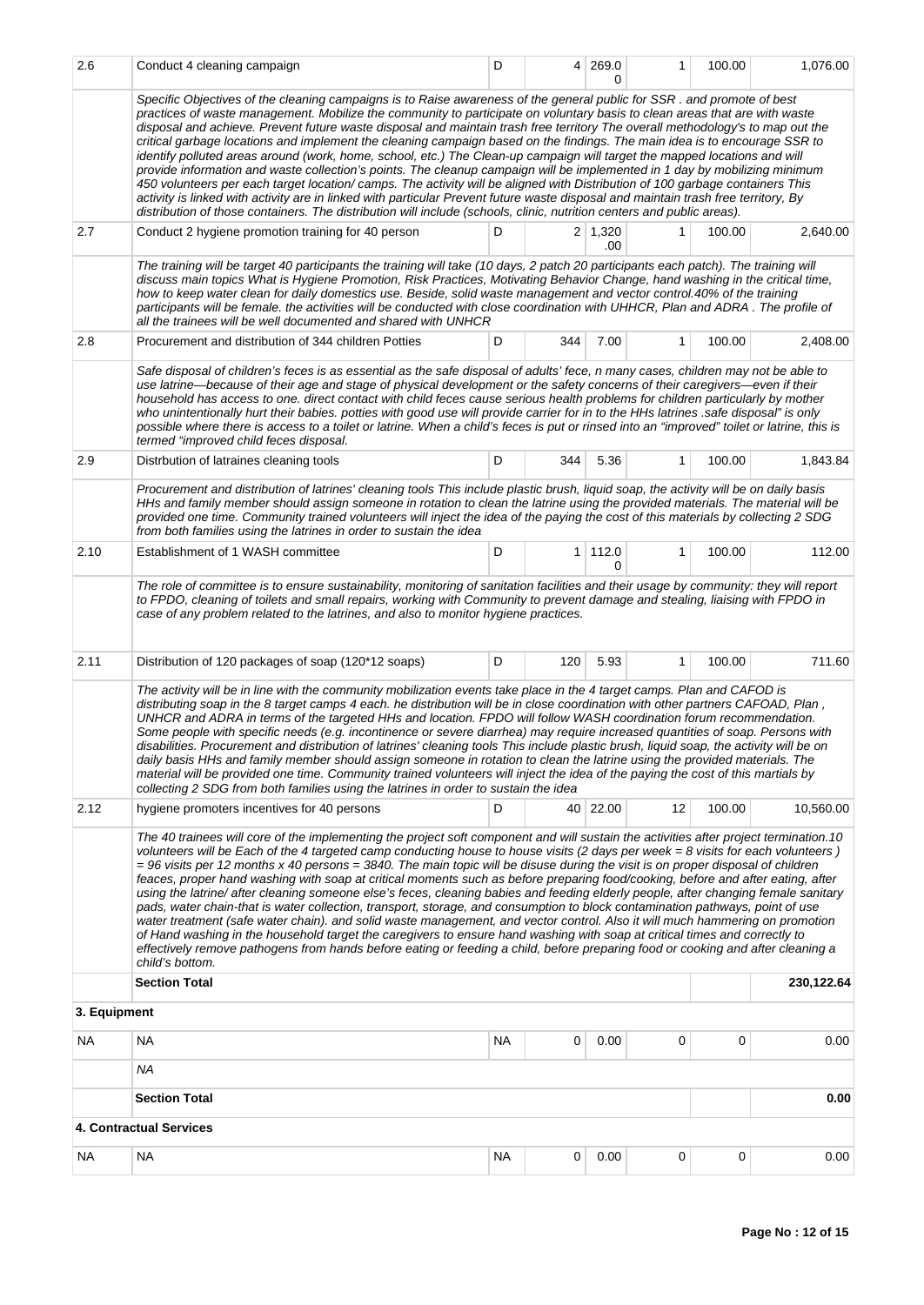|                   | <b>NA</b>                                                                                                                                                                                                                                                          |           |                |                       |                   |        |            |
|-------------------|--------------------------------------------------------------------------------------------------------------------------------------------------------------------------------------------------------------------------------------------------------------------|-----------|----------------|-----------------------|-------------------|--------|------------|
|                   | <b>Section Total</b>                                                                                                                                                                                                                                               |           |                |                       |                   |        | 0.00       |
| 5. Travel         |                                                                                                                                                                                                                                                                    |           |                |                       |                   |        |            |
| 5.1               | Travel cost for 2 persons to WN as DSA                                                                                                                                                                                                                             | D         |                | $2 \mid 300.0$<br>0   | 3                 | 100.00 | 1,800.00   |
|                   | 2 bus tickets from Khartoum to WN follow up visits. Include other transportation cost accommodation and food to site visits.<br>(Program Manager and Project Coordinator) for monitoring visits                                                                    |           |                |                       |                   |        |            |
| 5.2               | Vechile rent (WN)                                                                                                                                                                                                                                                  | D         |                | $1 \mid 1,277$<br>.00 | 12                | 100.00 | 15,324.00  |
|                   | The total budget is 15,324 divided to:<br>(6,224 USD Fuel and services, maintenance and spare parts and<br>9,100 USD vehicle rent) the rental vehicle will hire to cover all project activities<br>1 day = $USD$ 25.28 x 30 days<br>12 Month x 758.33 = USD 9,324" |           |                |                       |                   |        |            |
|                   | <b>Section Total</b>                                                                                                                                                                                                                                               |           |                |                       |                   |        | 17,124.00  |
|                   | 6. Transfers and Grants to Counterparts                                                                                                                                                                                                                            |           |                |                       |                   |        |            |
| <b>NA</b>         | <b>NA</b>                                                                                                                                                                                                                                                          | <b>NA</b> | 0              | 0.00                  | $\mathbf 0$       | 0      | 0.00       |
|                   | <b>NA</b>                                                                                                                                                                                                                                                          |           |                |                       |                   |        |            |
|                   | <b>Section Total</b>                                                                                                                                                                                                                                               |           |                | 0.00                  |                   |        |            |
|                   | 7. General Operating and Other Direct Costs                                                                                                                                                                                                                        |           |                |                       |                   |        |            |
| 7.1               | Communication and reporting                                                                                                                                                                                                                                        | D         | 1 <sup>1</sup> | 230.0<br>0            | 12                | 50.00  | 1,380.00   |
|                   | Include Air time expenses and FPDO internet expenses at HQ and White Nile sub office expenses                                                                                                                                                                      |           |                |                       |                   |        |            |
| 7.2               | Office stationary and supplies                                                                                                                                                                                                                                     | D         | $\mathbf{1}$   | 175.0<br>0            | $12 \overline{ }$ | 50.00  | 1,050.00   |
|                   | This include contribution officer supplies and utilities (water/electricity) for HQ office.                                                                                                                                                                        |           |                |                       |                   |        |            |
| 7.3               | Office rent                                                                                                                                                                                                                                                        | D         | 1 <sup>1</sup> | 477.0<br>0            | 12                | 50.00  | 2,862.00   |
|                   | This include contribution for office rent at WN office 50 %.                                                                                                                                                                                                       |           |                |                       |                   |        |            |
|                   | <b>Section Total</b>                                                                                                                                                                                                                                               |           |                |                       |                   |        | 5,292.00   |
| <b>SubTotal</b>   |                                                                                                                                                                                                                                                                    |           | 1,573.00       |                       |                   |        | 286,765.04 |
| Direct            |                                                                                                                                                                                                                                                                    |           |                |                       |                   |        | 280,405.04 |
| Support           |                                                                                                                                                                                                                                                                    |           |                |                       |                   |        | 6,360.00   |
| <b>PSC Cost</b>   |                                                                                                                                                                                                                                                                    |           |                |                       |                   |        |            |
|                   | PSC Cost Percent                                                                                                                                                                                                                                                   |           |                |                       |                   |        | 7.00       |
| PSC Amount        |                                                                                                                                                                                                                                                                    |           |                |                       |                   |        | 20,073.55  |
| <b>Total Cost</b> |                                                                                                                                                                                                                                                                    |           |                |                       |                   |        | 306,838.59 |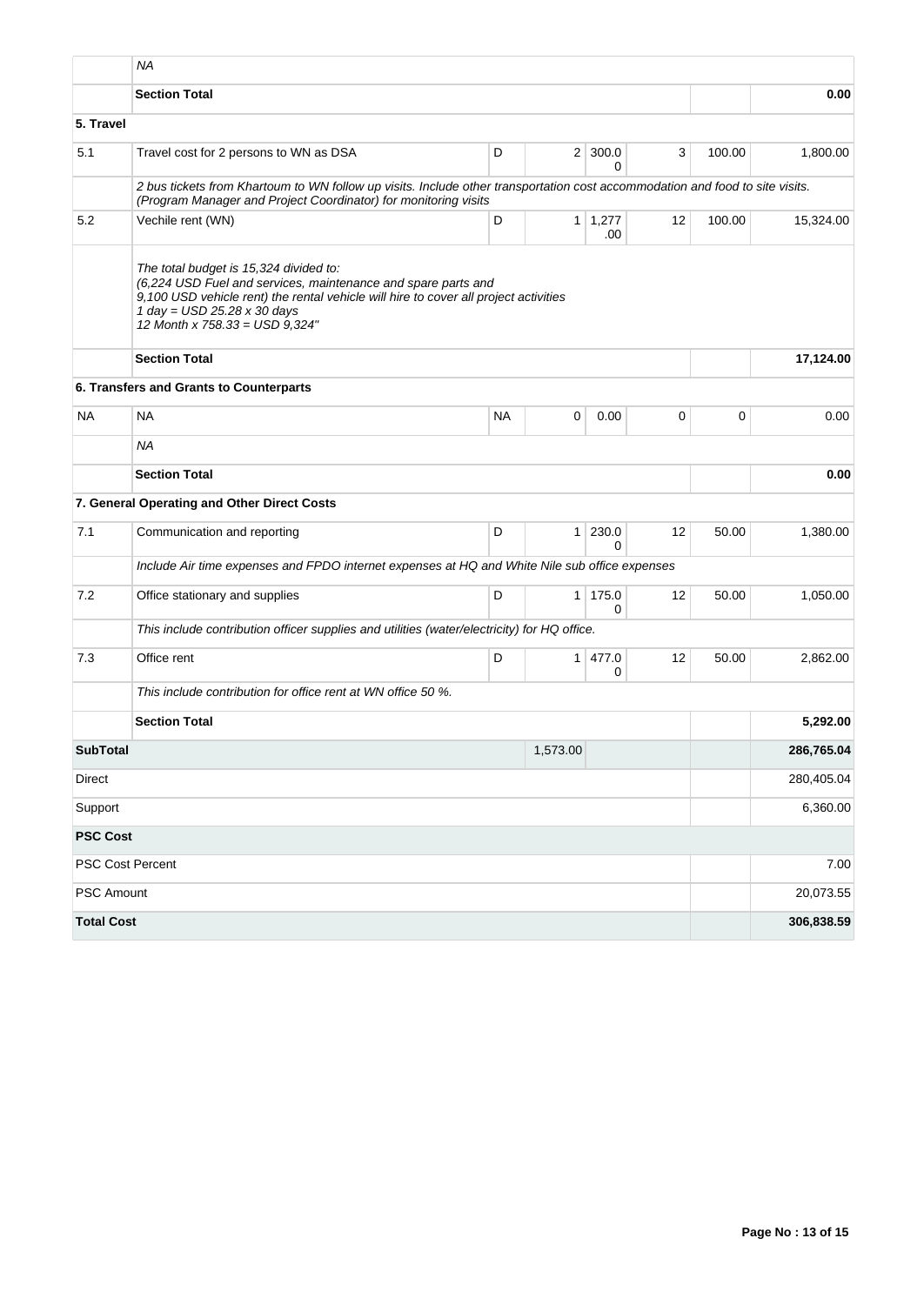# **Project Locations**

| <b>Location</b>           | <b>Estimated</b><br>percentage<br>of budget<br>for each<br><b>location</b> | <b>Estimated number of beneficiaries</b><br>for each location |              |     |                       |              | <b>Activity Name</b>                                                                                                                                                                                                                                                                                                                                                                                                                                                                                                                                                                                                                                                                                                                                                                                                                                                                                                                                                                                                                                                                                                                                          |
|---------------------------|----------------------------------------------------------------------------|---------------------------------------------------------------|--------------|-----|-----------------------|--------------|---------------------------------------------------------------------------------------------------------------------------------------------------------------------------------------------------------------------------------------------------------------------------------------------------------------------------------------------------------------------------------------------------------------------------------------------------------------------------------------------------------------------------------------------------------------------------------------------------------------------------------------------------------------------------------------------------------------------------------------------------------------------------------------------------------------------------------------------------------------------------------------------------------------------------------------------------------------------------------------------------------------------------------------------------------------------------------------------------------------------------------------------------------------|
|                           |                                                                            | Men                                                           | <b>Women</b> |     | <b>Boys   Girls  </b> | <b>Total</b> |                                                                                                                                                                                                                                                                                                                                                                                                                                                                                                                                                                                                                                                                                                                                                                                                                                                                                                                                                                                                                                                                                                                                                               |
| White Nile -> El Jabaleen | 50                                                                         | 174                                                           | 292          | 150 | 202                   |              | 818 Activity 2.1.1: Conduct 2 hygiene promotion<br>training for 40 person<br>The training will be target 40 participants the<br>training will take (10 days, 2 patch 20 part<br>Activity 2.1.2: Conduct 12 awareness raising<br>sessions 3 sessions per camp x 4 camps<br>Event will be quarterly 3 time per 4 months. This<br>event will be organize by<br>Activity 2.1.3: Conduct 4 cleaning campaign<br>Specific Objectives of the cleaning campaigns is<br>to Raise awareness of the general public for SSR<br>. and promote of bes<br>Activity 2.1.4: Establishment of WASH<br>committees<br>?<br>Activity 2.1.5: House to House visit (Door to Door<br>acidities)<br>The 40 trainees will core of the implementing the<br>project soft component and will sustain the ac<br>Activity 2.1.6: distribution of 100 garbage<br>containers in Alsalam and Aljabalain localities.<br>to prevent future waste disposal and maintain                                                                                                                                                                                                                            |
| White Nile -> El Salam    | 50                                                                         | 221                                                           | 200          | 201 | 280                   |              | trash free territory,<br>902 Activity 1.1.1: - Construction of 172 VIP HHS<br>latrines'<br>- Rehabilitation of 76 communal Latrines<br>- Provision of 344 tippy taps.<br>- Procure and distributio<br>Activity 2.1.1: Conduct 2 hygiene promotion<br>training for 40 person<br>The training will be target 40 participants the<br>training will take (10 days, 2 patch 20 part<br>Activity 2.1.2: Conduct 12 awareness raising<br>sessions 3 sessions per camp x 4 camps<br>Event will be quarterly 3 time per 4 months. This<br>event will be organize by<br>Activity 2.1.3: Conduct 4 cleaning campaign<br>Specific Objectives of the cleaning campaigns is<br>to Raise awareness of the general public for SSR<br>. and promote of bes<br>Activity 2.1.4: Establishment of WASH<br>committees<br>?<br>Activity 2.1.5: House to House visit (Door to Door<br>acidities)<br>The 40 trainees will core of the implementing the<br>project soft component and will sustain the ac<br>Activity 2.1.6: distribution of 100 garbage<br>containers in Alsalam and Aljabalain localities.<br>to prevent future waste disposal and maintain<br>trash free territory, |

# **Documents**

| <b>Category Name</b>                | <b>Document Description</b>       |
|-------------------------------------|-----------------------------------|
| <b>Project Supporting Documents</b> | M&R Plan.docx                     |
| <b>Project Supporting Documents</b> | Approved latrine designing by RCF |
| <b>Project Supporting Documents</b> | Approved latrine designing by RCF |